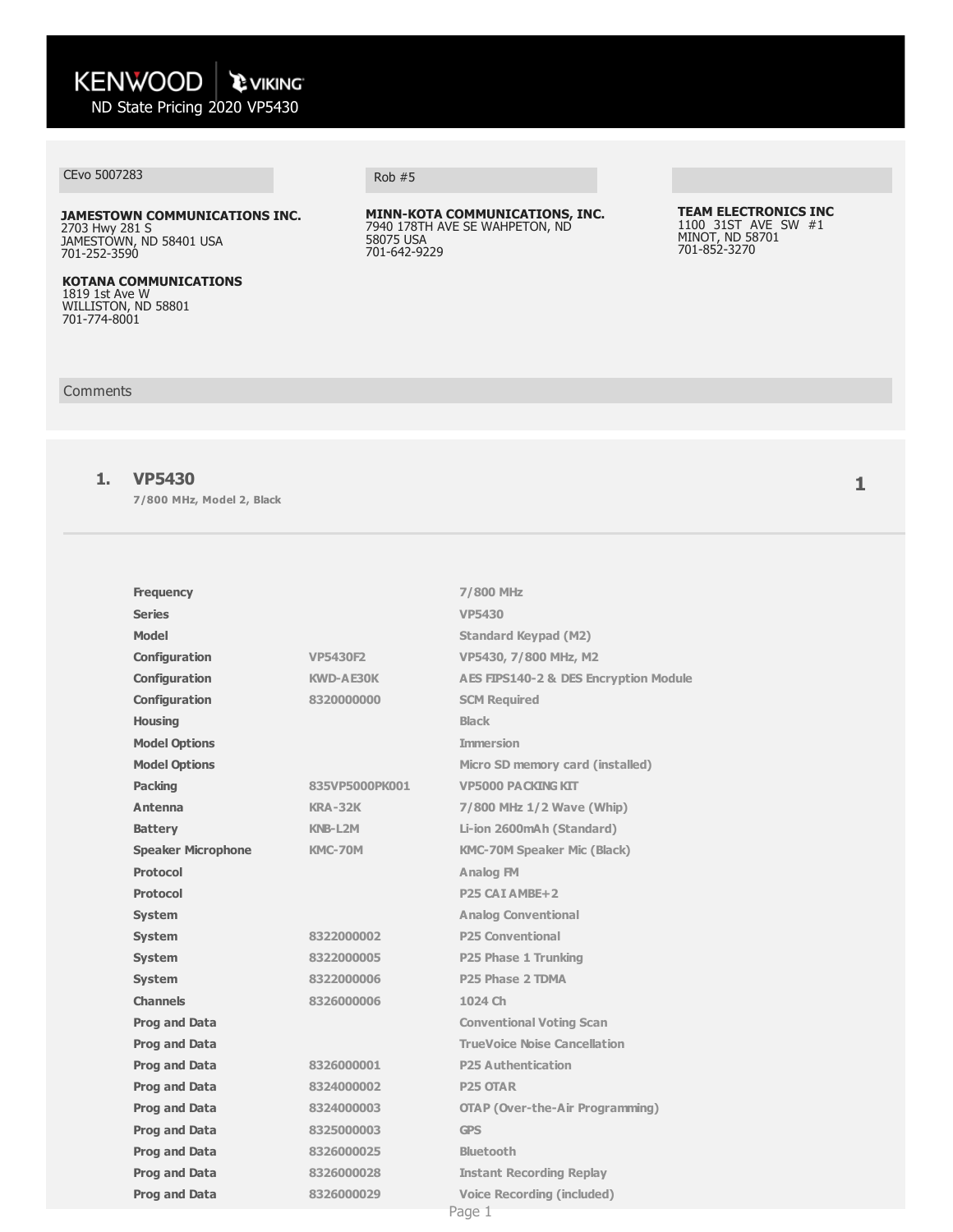|                | Warranty                                                     | 5 Year                                          |                   |
|----------------|--------------------------------------------------------------|-------------------------------------------------|-------------------|
|                |                                                              | Subtotal:                                       |                   |
|                |                                                              | <b>YOUR PRICE FOR</b><br><b>PRICE PER UNIT:</b> | \$1,450.00        |
|                |                                                              |                                                 |                   |
| 2 <sub>1</sub> | <b>KSC-32</b><br><b>CHARGER, SINGLE BAY RAPID RATE, VP-T</b> |                                                 | $\mathbf{1}$      |
|                |                                                              | Subtotal:                                       |                   |
|                |                                                              | <b>YOUR PRICE FOR</b><br><b>PRICE PER UNIT:</b> | \$65.60           |
|                |                                                              |                                                 |                   |
|                |                                                              | Subtotal                                        | \$1,515.60        |
|                |                                                              |                                                 |                   |
|                |                                                              |                                                 | <b>JVCKENWOOD</b> |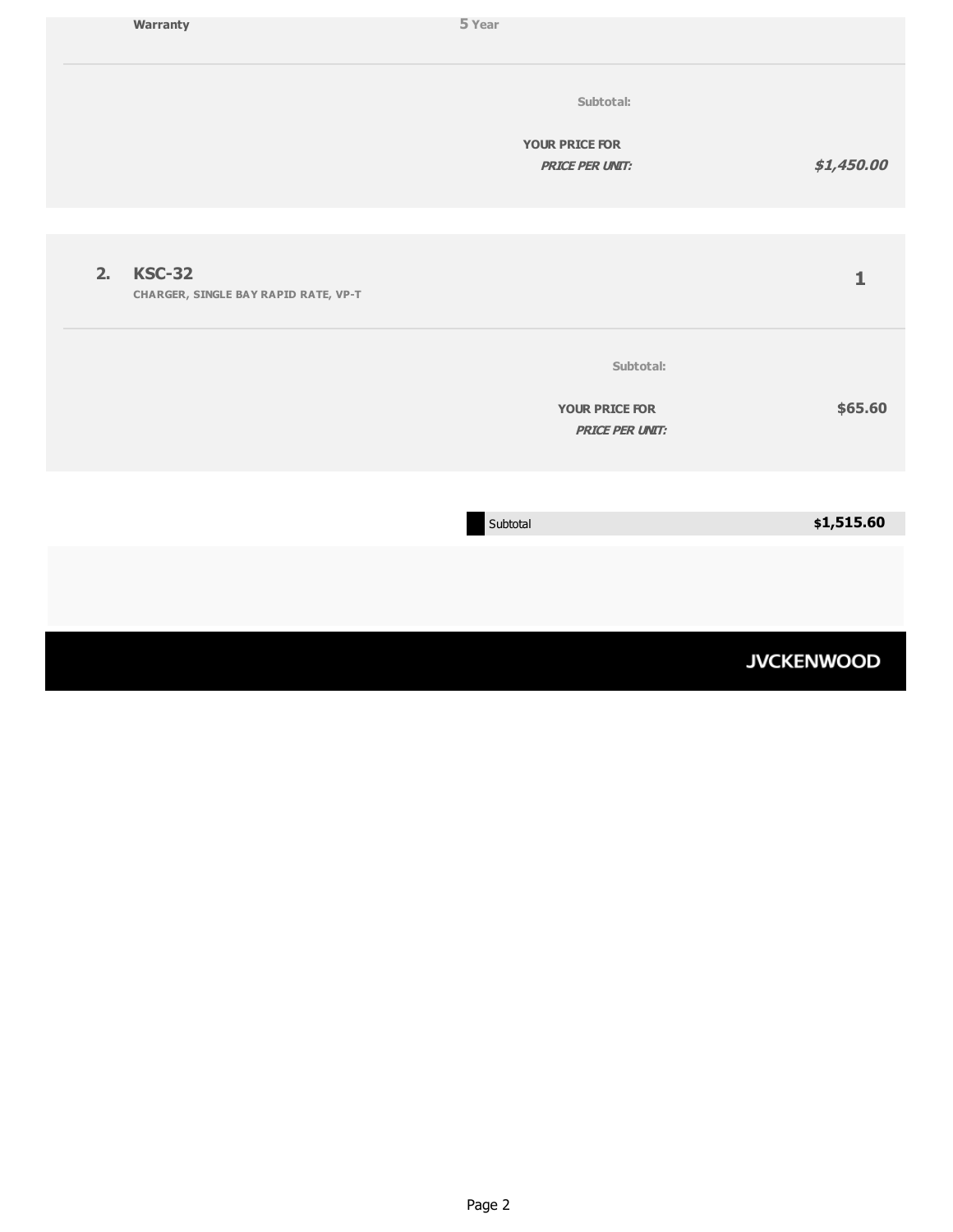# KENWOOD \ PVIKING ND State Pricing 2020 VP5430 Yellow Fire Encrypted

## CEvo 5008806 Rob #7

JAMESTOWN COMMUNICATIONS,INC. 2703 Hwy 281 S JAMESTOW N, ND 58401 USA 701-252-3590

#### KOTANA COMMUNICATIONS 1819 1st Ave W WILLISTON, ND 701-774-8001

#### **Comments**

### **1. VP5430**

**7/800 MHz, Model 2, Yellow**

| <b>Frequency</b>          |                   | 7/800 MHz                                        |
|---------------------------|-------------------|--------------------------------------------------|
| <b>Series</b>             |                   | <b>VP5430</b>                                    |
| <b>Model</b>              |                   | <b>Standard Keypad (M2)</b>                      |
| Configuration             | <b>VP5430F2</b>   | VP5430, 7/800 MHz, M2                            |
| Configuration             | <b>KWD-AE30K</b>  | <b>AES FIPS140-2 &amp; DES Encryption Module</b> |
| Configuration             | 8320000000        | <b>SCM Required</b>                              |
| <b>Housing</b>            | 835VP5000YH       | Yellow                                           |
| <b>Model Options</b>      |                   | <b>Immersion</b>                                 |
| <b>Model Options</b>      |                   | Micro SD memory card (installed)                 |
| <b>Packing</b>            | 835VP5000PK001    | <b>VP5000 PACKING KIT</b>                        |
| Antenna                   | KRA-32K           | 7/800 MHz 1/2 Wave (Whip)                        |
| <b>Battery</b>            | <b>KNB-LS7</b>    | Li-Ion 3800 mAh (High Capacity)                  |
| <b>Speaker Microphone</b> | <b>V2-G4KC221</b> | <b>Fire Speaker Mic (Otto)</b>                   |
| <b>Protocol</b>           |                   | <b>Analog FM</b>                                 |
| <b>Protocol</b>           |                   | P25 CAI AMBE+2                                   |
| <b>System</b>             |                   | <b>Analog Conventional</b>                       |
| <b>System</b>             | 8322000002        | <b>P25 Conventional</b>                          |
| <b>System</b>             | 8322000005        | P25 Phase 1 Trunking                             |
| <b>System</b>             | 8322000006        | P25 Phase 2 TDMA                                 |
| <b>Channels</b>           | 8326000006        | 1024 Ch                                          |
| <b>Encryption</b>         | 8323000003        | <b>Multi Key-DES-OFB</b>                         |
| <b>Encryption</b>         | 8323000004        | Multi Key DES-OFB and AES                        |
| <b>Prog and Data</b>      |                   | <b>Conventional Voting Scan</b>                  |
| <b>Prog and Data</b>      |                   | <b>TrueVoice Noise Cancellation</b>              |
| <b>Prog and Data</b>      | 8326000001        | <b>P25 Authentication</b>                        |
| <b>Prog and Data</b>      | 8324000002        | P <sub>25</sub> OTAR                             |
| <b>Prog and Data</b>      | 8324000003        | <b>OTAP (Over-the-Air Programming)</b>           |
| <b>Prog and Data</b>      | 8325000003        | <b>GPS</b>                                       |
| <b>Prog and Data</b>      | 8326000025        | Bluetooth                                        |
|                           |                   | Page 3                                           |

MINN-KOTA COMMUNICATIONS, INC. 7940 178TH AVE SE WAHPETON, ND 58075 USA 701-642-9229

#### TEAM ELECTRONICS INC 1100 31ST AVE SW #1 MINOT, ND 58701 701-852-3270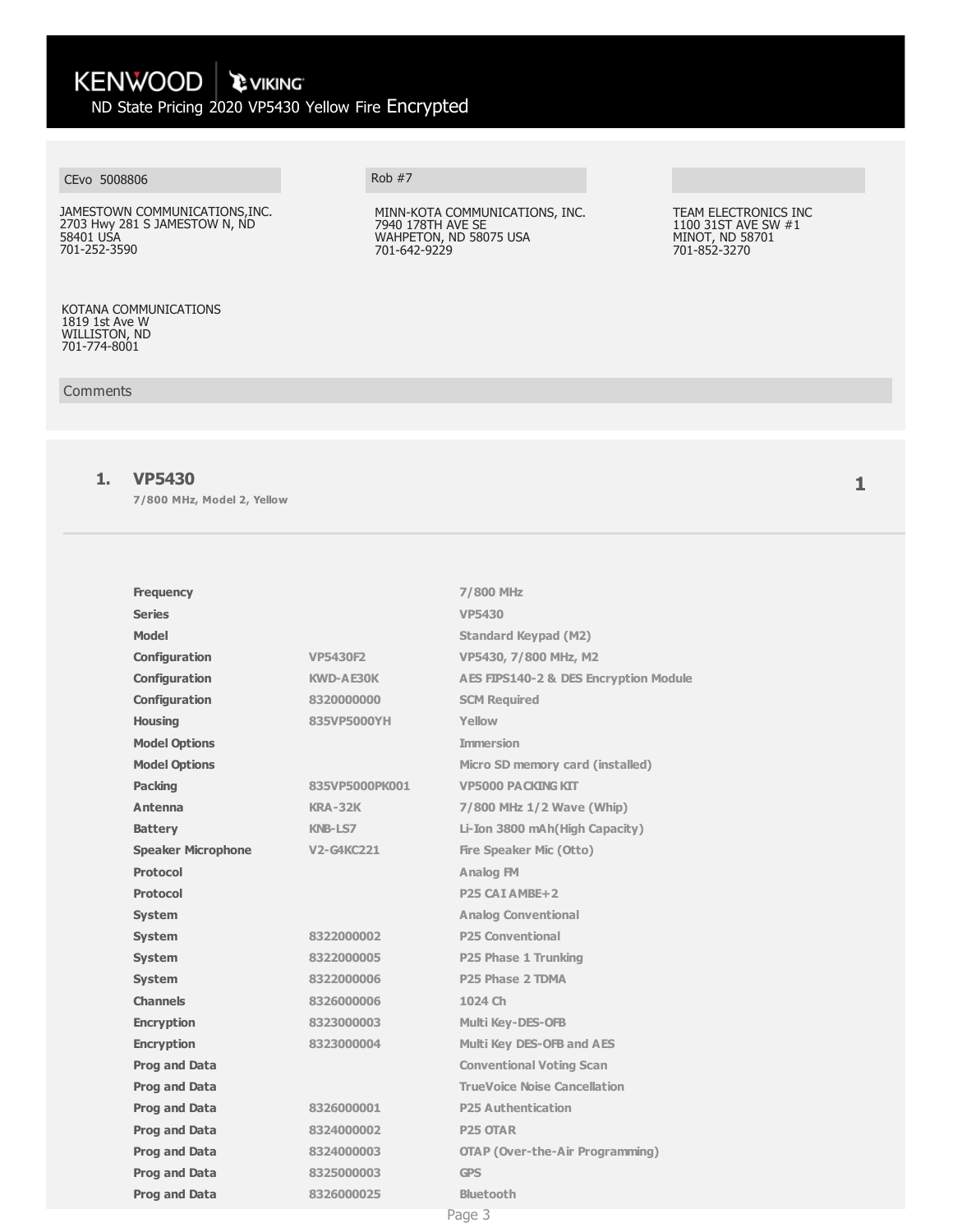| <b>Prog and Data</b><br><b>Prog and Data</b><br>Warranty | 8326000028<br>8326000029                    | <b>Instant Recording Replay</b><br><b>Voice Recording (included)</b><br>5 Year |                          |
|----------------------------------------------------------|---------------------------------------------|--------------------------------------------------------------------------------|--------------------------|
|                                                          |                                             | Subtotal:<br><b>YOUR PRICE FOR</b><br><b>PRICE PER UNIT:</b>                   | \$1,950.00<br>\$1,950.00 |
| <b>KSC-32</b><br>2.                                      | <b>CHARGER, SINGLE BAY RAPID RATE, VP-T</b> |                                                                                | $\mathbf 1$              |
|                                                          |                                             | Subtotal:<br><b>YOUR PRICE FOR</b><br><b>PRICE PER UNIT:</b>                   | \$65.60                  |
|                                                          |                                             | Subtotal                                                                       | \$2,015.60               |

# **JVCKENWOOD**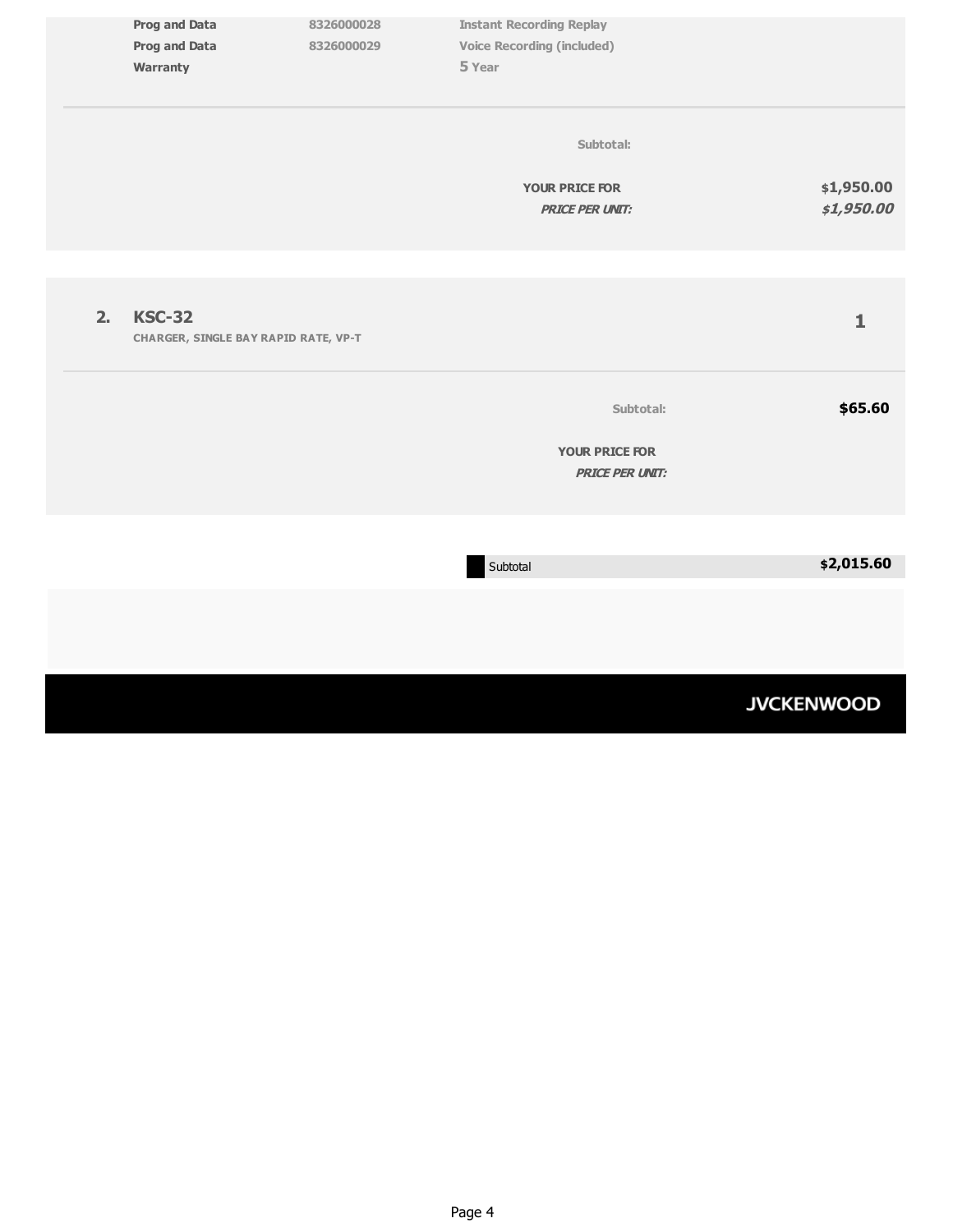# KENWOOD \ PVIKING

ND State Pricing 2020 VP6430 BKF2 Green Intrinsic Encrypted

# CEvo 5007286 Rob #9

JAMESTOWN COMMUNICATIONS, INC. 2703 Hwy 281 S JAMESTOWN, ND 58401 USA 701-252-3590

KOTANA COMMUNICATIONS 1819 1st Ave W WILLISTON, ND 58801 701-774-8001

#### Comments

### **1. VP6430**

**7/800 MHz, Model 2, Green**

| <b>Frequency</b>          |                   | 7/800 MHz                              |
|---------------------------|-------------------|----------------------------------------|
| <b>Series</b>             |                   | <b>VP6430</b>                          |
| <b>Model</b>              |                   | <b>Standard Keypad (M2)</b>            |
| Configuration             | <b>VP6430GRF2</b> | VP6430, 7/800 MHz, M2, GR              |
| <b>Housing</b>            |                   | <b>Hi Visibility (Green)</b>           |
| <b>Model Options</b>      |                   | <b>Immersion</b>                       |
| <b>Model Options</b>      |                   | Micro SD memory card (installed)       |
| <b>Model Options</b>      | 250VP5000001      | <b>Intrinsically Safe (CSA)</b>        |
| <b>Packing</b>            | 835VP6000PK001    | <b>VP6000 PACKING KIT</b>              |
| Antenna                   | <b>KRA-32K</b>    | 7/800 MHz 1/2 Wave (Whip)              |
| <b>Battery</b>            | KNB-LS7           | Li-Ion IS (3800 mAh)                   |
| <b>Speaker Microphone</b> | <b>KMC-70GR</b>   | <b>KMC-70GR Speaker Mic (Hi-Viz)</b>   |
| <b>Protocol</b>           |                   | <b>Analog FM</b>                       |
| <b>Protocol</b>           |                   | P <sub>25</sub> CAI AMBE <sub>+2</sub> |
| <b>System</b>             |                   | <b>Analog Conventional</b>             |
| <b>System</b>             | 8322000002        | <b>P25 Conventional</b>                |
| <b>System</b>             | 8322000005        | P25 Phase 1 Trunking                   |
| <b>System</b>             | 8322000006        | P <sub>25</sub> Phase 2 TDMA           |
| <b>Channels</b>           | 8326000006        | 1024 Ch                                |
| <b>Encryption</b>         | 8323000004        | <b>Multi Key AES</b>                   |
| <b>Prog and Data</b>      |                   | <b>Conventional Voting Scan</b>        |
| <b>Prog and Data</b>      |                   | <b>TrueVoice Noise Cancellation</b>    |
| Prog and Data             | 8326000001        | <b>P25 Authentication</b>              |
| Prog and Data             | 8324000002        | <b>P25 OTAR</b>                        |
| <b>Prog and Data</b>      | 8324000003        | <b>OTAP (Over-the-Air Programming)</b> |
| Prog and Data             | 8325000003        | <b>GPS</b>                             |
| <b>Prog and Data</b>      | 8326000025        | <b>Bluetooth</b>                       |
| Prog and Data             | 8326000028        | <b>Instant Recording Replay</b>        |
| <b>Prog and Data</b>      | 8326000029        | <b>Voice Recording (included)</b>      |

MINN-KOTA COMMUNICATIONS, INC. 7940 178TH AVE SE WAHPETON, ND 58075 USA 701-642-9229

#### TEAM ELECTRONICS INC 1100 31ST AVE SW #1 MINOT, ND 58701 701-852-3270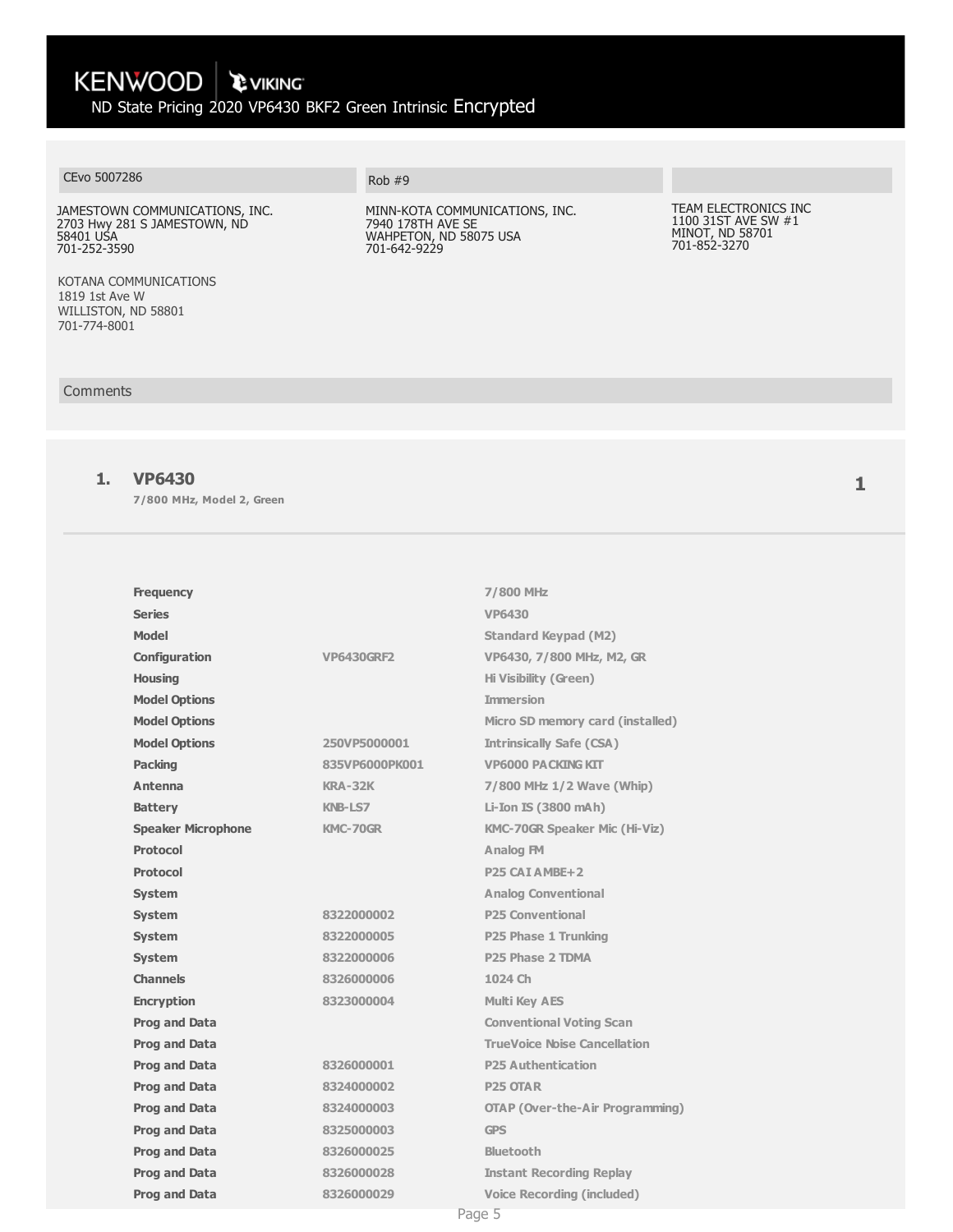|    | Warranty                                                     | 5 Year                                          |                   |
|----|--------------------------------------------------------------|-------------------------------------------------|-------------------|
|    |                                                              | Subtotal:                                       |                   |
|    |                                                              | <b>YOUR PRICE FOR</b><br><b>PRICE PER UNIT:</b> | \$3,150.00        |
|    |                                                              |                                                 |                   |
| 2. | <b>KSC-32</b><br><b>CHARGER, SINGLE BAY RAPID RATE, VP-T</b> |                                                 | $\mathbf{1}$      |
|    |                                                              | Subtotal:                                       |                   |
|    |                                                              | <b>YOUR PRICE FOR</b><br><b>PRICE PER UNIT:</b> | \$65.60           |
|    |                                                              |                                                 |                   |
|    |                                                              | Subtotal                                        | \$3,215.60        |
|    |                                                              |                                                 |                   |
|    |                                                              |                                                 | <b>JVCKENWOOD</b> |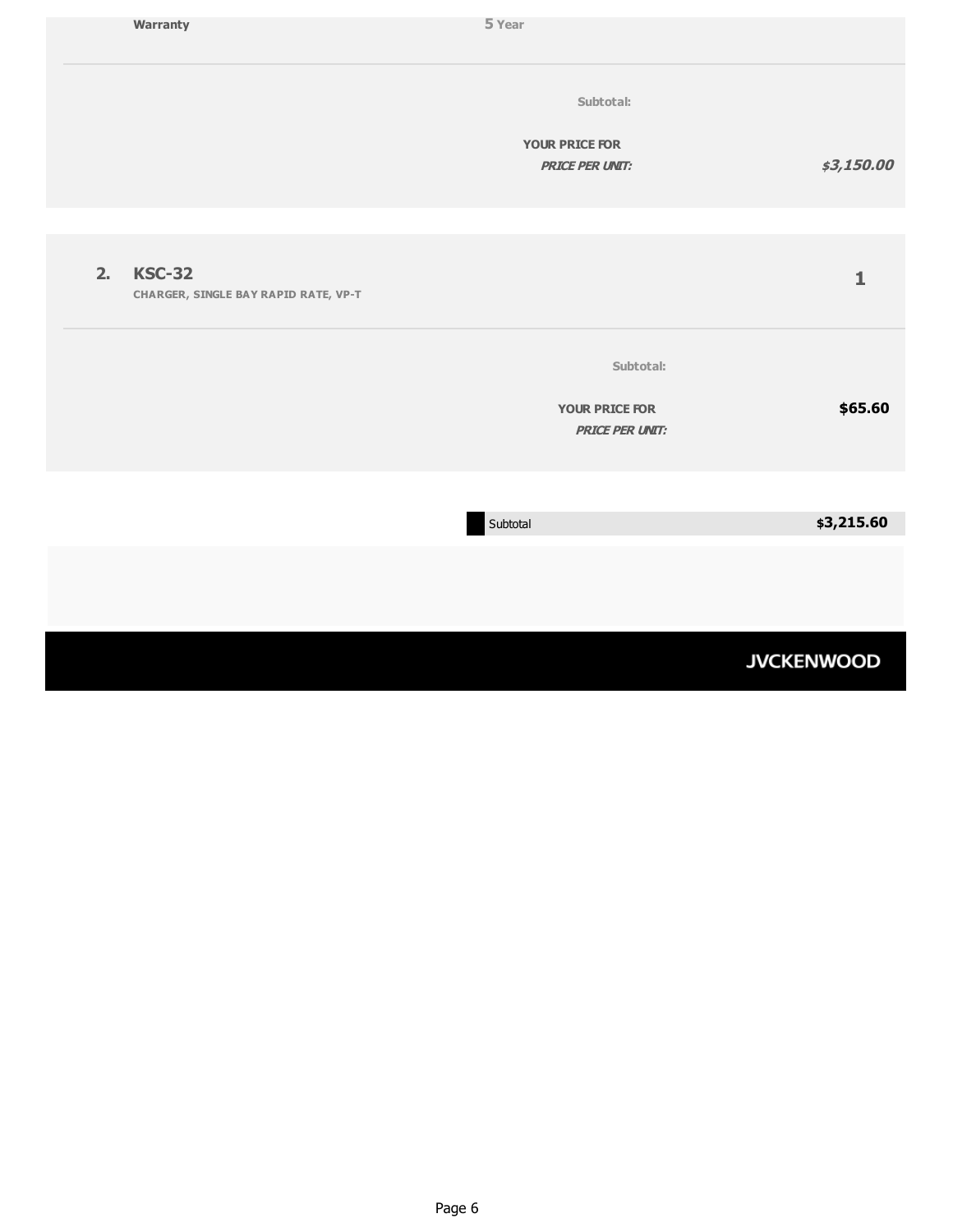## CEvo 5007288

**JAMESTOWN COMMUNICATIONS, INC.**  2703 Hwy 281 S JAMESTOWN, ND 58401 USA 701-252-3590

### **KOTANA COMMUNICATIONS**

1819 1st Ave W WILLISTON, ND 58801 701-852-3270

#### **Comments**

## **1. VP6430**

**7/800 MHz, Model 2, Black**

| <b>Frequency</b>          |                   | 7/800 MHz                                   |
|---------------------------|-------------------|---------------------------------------------|
| <b>Series</b>             |                   | VP6430                                      |
| Model                     |                   | <b>Standard Keypad (M2)</b>                 |
| Configuration             | <b>VP6430BKF2</b> | VP6430, 7/800 MHz, M2, BK                   |
| <b>Housing</b>            |                   | <b>Black</b>                                |
| <b>Model Options</b>      |                   | <b>Immersion</b>                            |
| <b>Model Options</b>      |                   | Micro SD memory card (installed)            |
| <b>Model Options</b>      | 250VP5000001      | <b>Intrinsically Safe (CSA)</b>             |
| <b>Packing</b>            | 835VP6000PK001    | <b>VP6000 PACKING KIT</b>                   |
| Antenna                   | $KRA-32K$         | 7/800 MHz 1/2 Wave (Whip)                   |
| <b>Battery</b>            | <b>KNB-LS7</b>    | Li-Ion IS (3800 mAh)                        |
| <b>Speaker Microphone</b> | KMC-70M           | <b>KMC-70M Speaker Mic (Black)</b>          |
| <b>Protocol</b>           |                   | Analog FM                                   |
| <b>Protocol</b>           |                   | P <sub>25</sub> CAI AMBE <sub>+2</sub>      |
| <b>System</b>             |                   | <b>Analog Conventional</b>                  |
| <b>System</b>             | 8322000002        | <b>P25 Conventional</b>                     |
| <b>System</b>             | 8322000005        | P25 Phase 1 Trunking                        |
| <b>System</b>             | 8322000006        | P25 Phase 2 TDMA                            |
| <b>Channels</b>           | 8326000006        | 1024 Ch                                     |
| <b>Encryption</b>         | 8323000004        | <b>Multi Key AES</b>                        |
| <b>Prog and Data</b>      |                   | <b>Conventional Voting Scan</b>             |
| Prog and Data             |                   | <b>TrueVoice Noise Cancellation</b>         |
| <b>Prog and Data</b>      | 8326000001        | <b>P25 Authentication</b>                   |
| <b>Prog and Data</b>      | 8324000002        | <b>P25 OTAR</b>                             |
| <b>Prog and Data</b>      | 8324000003        | <b>OTAP (Over-the-Air Programming)</b>      |
| Prog and Data             | 8325000003        | <b>GPS</b>                                  |
| Prog and Data             | 8326000025        | <b>Bluetooth</b>                            |
| Prog and Data             | 8326000028        | <b>Instant Recording Replay</b>             |
| <b>Prog and Data</b>      | 8326000029        | <b>Voice Recording (included)</b><br>Page 7 |

Rob #2

**MINN-KOTA COMMUNICATIONS, INC.** 7940 178TH AVE SE WAHPETON, ND 58075 USA 701-642-9229

#### **TEAM ELECTRONICS INC** 1100 31ST AVE SW #1 MINOT, ND 58701 701-852-3270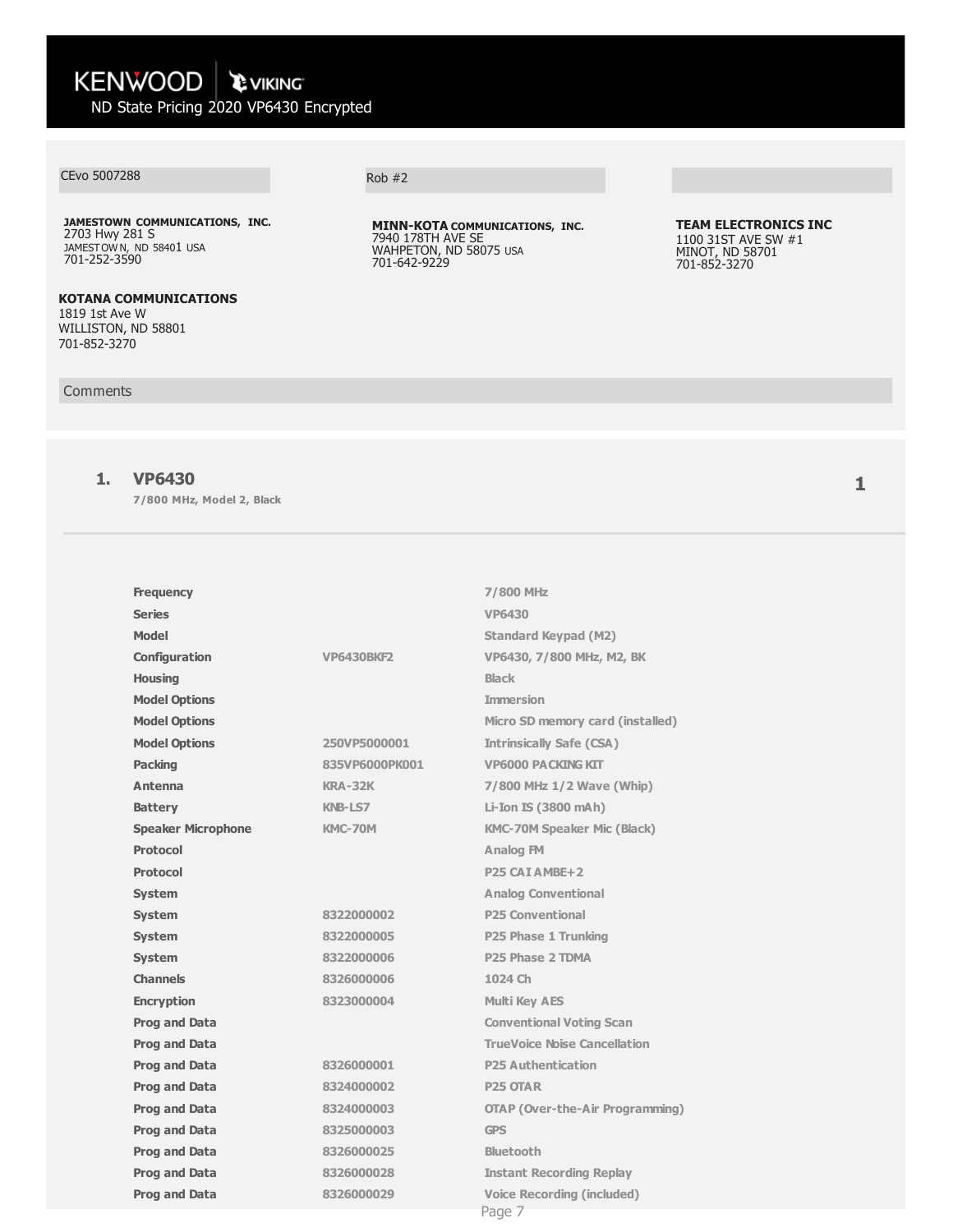|    | Warranty                                                     | 5 Year                                          |                   |
|----|--------------------------------------------------------------|-------------------------------------------------|-------------------|
|    |                                                              | Subtotal:                                       |                   |
|    |                                                              | <b>YOUR PRICE FOR</b><br><b>PRICE PER UNIT:</b> | \$3,146.00        |
|    |                                                              |                                                 |                   |
| 2. | <b>KSC-32</b><br><b>CHARGER, SINGLE BAY RAPID RATE, VP-T</b> |                                                 | $\mathbf{1}$      |
|    |                                                              | Subtotal:                                       | \$65.60           |
|    |                                                              | <b>PRICE PER UNIT:</b>                          |                   |
|    |                                                              |                                                 |                   |
|    |                                                              | Subtotal                                        | \$3,211.60        |
|    |                                                              |                                                 |                   |
|    |                                                              |                                                 | <b>JVCKENWOOD</b> |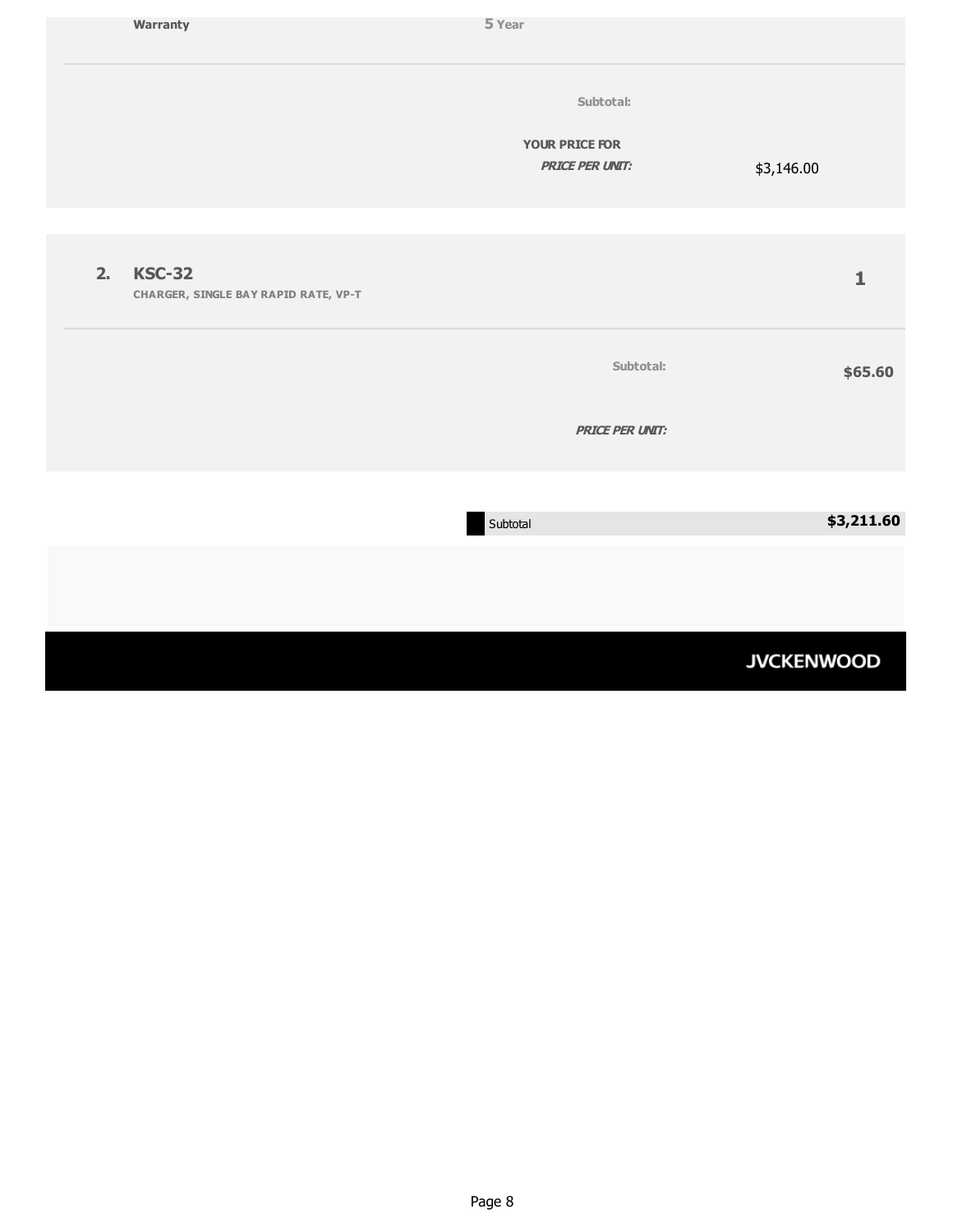#### CEvo 5007293 No PDR 4380

**JAMESTOWN COMMUNICATIONS, INC.**  2703 Hwy 281 S<br>jamestown, nd 58402 USA 701-252-3590

**MINN-KOTA COMMUNICATIONS,INC.** 7940 178TH AVE SE WAHPETON, ND 58075 USA 701-642-9229

**TEAM ELECTRONICS** 1100 31ST AVE SW #1 MINOT, ND 701-852-3270

#### **KOTANA COMMUNICATIONS** 1819 1st Ave W

WILLISTON, ND 701-774-8001

#### **Comments**

**1.**

**Multi Band 800 MHz Portable**

| <b>Series</b>               | Viking - | <b>Multi Band Portable</b> |
|-----------------------------|----------|----------------------------|
| Frequency                   |          |                            |
| <b>Model</b>                |          |                            |
| <b>Model Options</b>        |          |                            |
| Antenna                     |          |                            |
| <b>Battery</b>              |          |                            |
| Housing                     |          |                            |
| <b>Protocol</b>             |          |                            |
| <b>Protocol</b>             |          |                            |
| System                      |          |                            |
| System                      |          |                            |
| System                      |          |                            |
| Ch/TGs                      |          |                            |
| <b>Encryption</b>           |          |                            |
| <b>Programming and Data</b> |          |                            |
|                             |          |                            |
| <b>Programming and Data</b> |          |                            |
| <b>Programming and Data</b> |          |                            |
| <b>Programming and Data</b> |          |                            |
| Warranty                    |          |                            |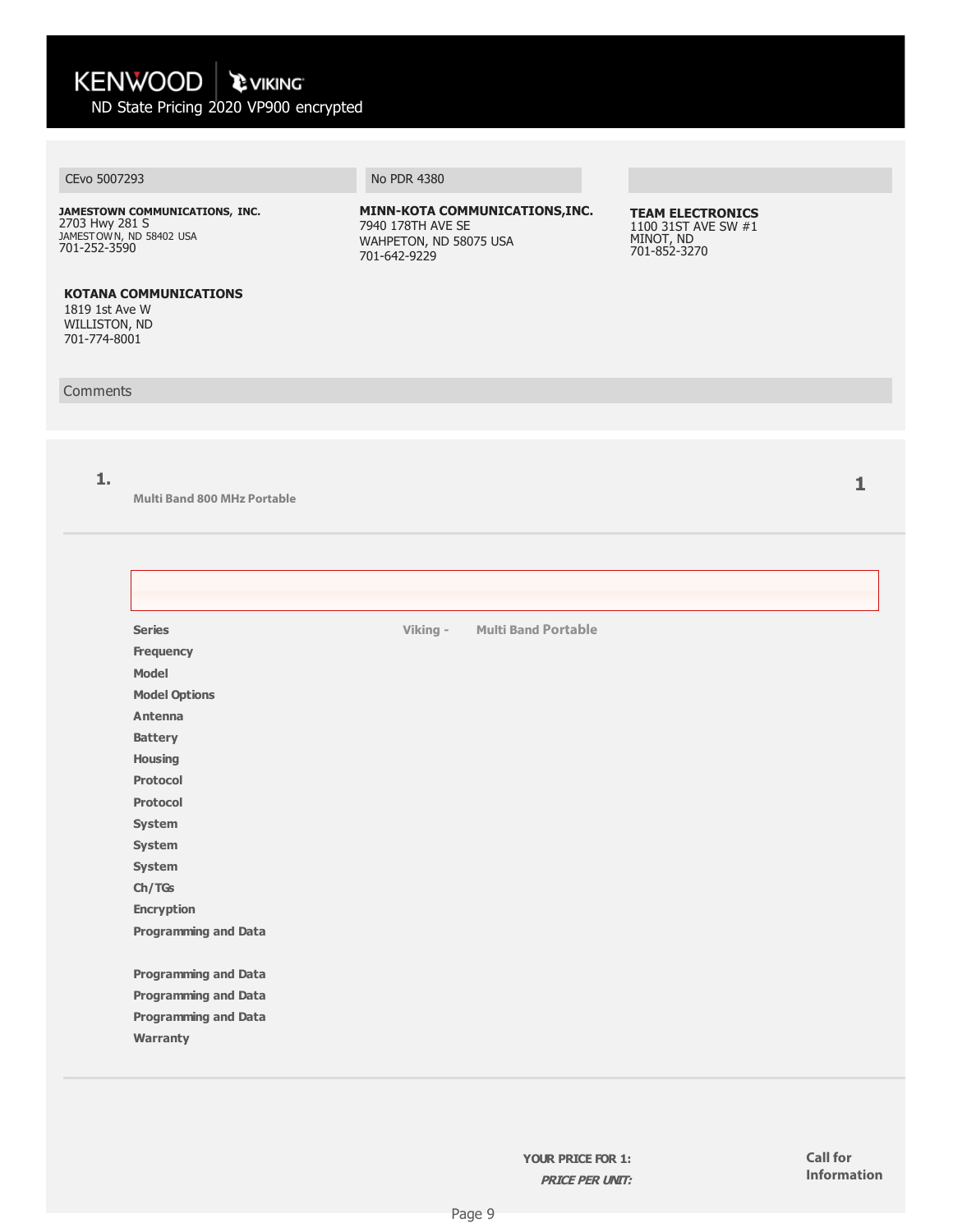**2.**

**YOUR PRICE FOR 1: PRICE PER UNIT:**

**3.**

**SPEAKER MIC BASIC,** 

**Subtotal:**

**YOUR PRICE FOR 1: PRICE PER UNIT:**

**JVCKENWOOD**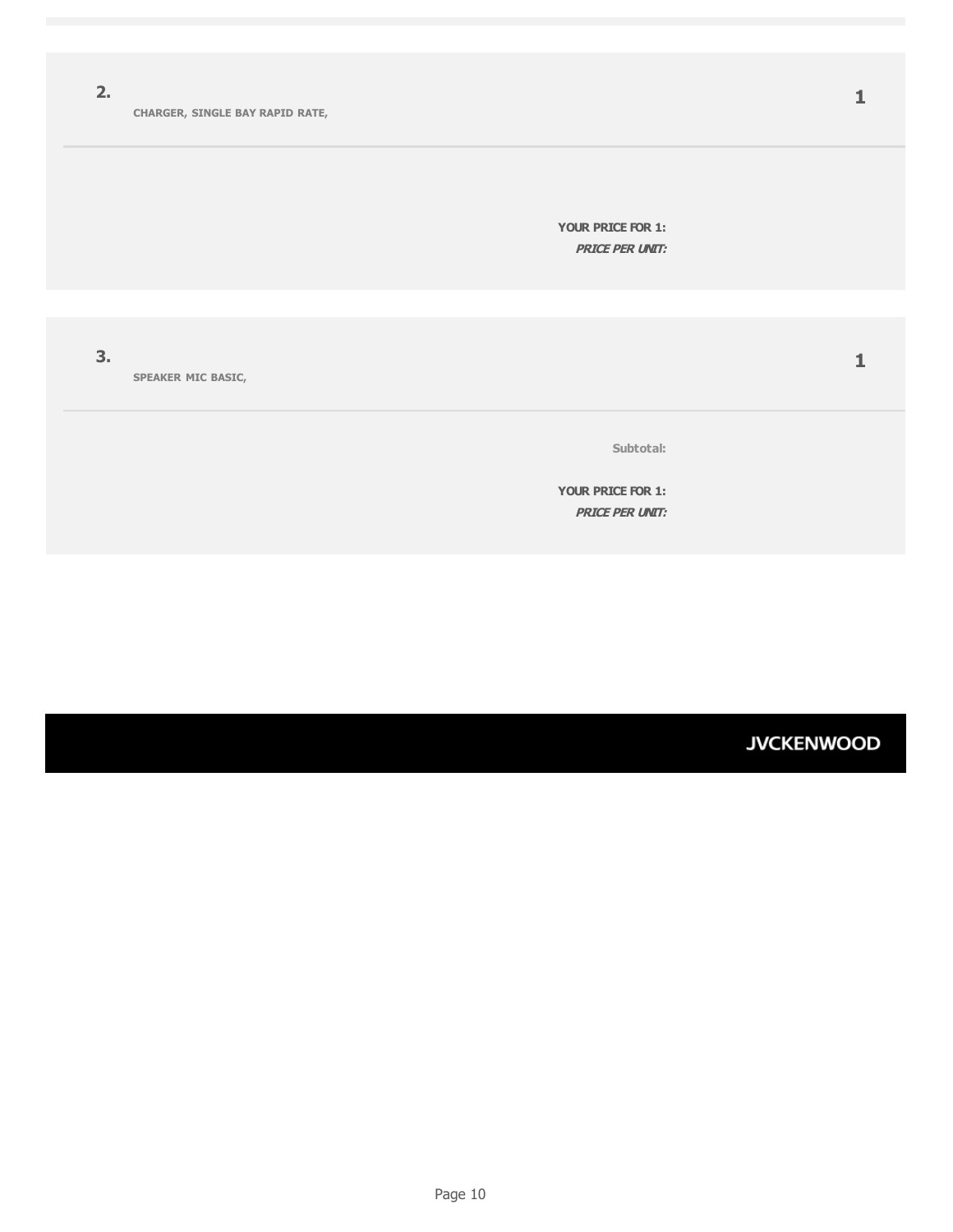### CEvo 5008690 Rob #6

**JAMESTOWN COMMUNICATIONS, INC.** 2703 Hwy 281 S JAMESTOW N, ND 58401 USA 701-252-3590

**KOTANA COMMUNICATIONS** 1819 1st Ave W WILLISTON, ND 58801 701-774-8001

**MINN-KOTA COMMUNICATIONS, INC.** 7940 178TH AVE SE WAHPETON, ND 58075 USA 701-642-9229

**TEAM ELECTRONICS**  1100 31ST AVE SW #1 MINOT, ND 701-852-3270

#### **Comments**

#### **1. VM5930**

**VM5000, 7/800, Dash, KCH-19, Mobile**

| <b>Radio Type</b>        | <b>VM5930BF</b> | VM5000, 7/800 MHz                      |
|--------------------------|-----------------|----------------------------------------|
| <b>Frequency</b>         | 7/800           | <b>7/800 MHz</b>                       |
| Configuration            |                 | Mobile                                 |
| <b>Control Head</b>      | <b>KCH-19VM</b> | KCH-19 Dash                            |
| <b>Remote Cable 1</b>    |                 | N/A                                    |
| <b>Remote Cable 2</b>    |                 | N/A                                    |
| <b>Microphone</b>        | <b>KMC-65M</b>  | <b>KMC-65M Standard Speaker Mic</b>    |
| <b>Basic Accessories</b> | <b>KCT-23M</b>  | $DC$ Cable $-10$ ft                    |
| <b>Basic Accessories</b> | <b>KMB-33M</b>  | <b>Standard Deck Mounting Bracket</b>  |
| <b>Basic Accessories</b> | KRA-40GM        | <b>GPS Antenna</b>                     |
| <b>Other Accessories</b> | <b>KCT-46</b>   | <b>Ignition Sense Cable</b>            |
| <b>Other Accessories</b> |                 | <b>Connect speaker to radio</b>        |
| <b>Other Accessories</b> | <b>RPSP-15</b>  | RPSP-15 Speaker                        |
| <b>Protocol</b>          |                 | <b>Analog FM</b>                       |
| <b>Protocol</b>          |                 | P <sub>25</sub> CAI AMBE <sub>+2</sub> |
| <b>System</b>            |                 | <b>Analog Conventional</b>             |
| <b>System</b>            | 8322000002      | <b>P25 Conventional</b>                |
| <b>System</b>            | 8322000005      | P25 Phase 1 Trunking                   |
| <b>System</b>            | 8322000006      | P25 Phase 2 TDMA                       |
| <b>Channels</b>          | 8326000006      | 1024 Ch                                |
| <b>Encryption</b>        | 8323000003      | <b>Multi Key-DES-OFB</b>               |
| <b>Encryption</b>        | 8323000004      | Multi Key DES-OFB and AES              |
| <b>Prog and Data</b>     |                 | <b>Conventional Voting Scan</b>        |
| <b>Prog and Data</b>     |                 | <b>TrueVoice Noise Cancellation</b>    |
| <b>Prog and Data</b>     | 8326000001      | <b>P25 Authentication</b>              |
| <b>Prog and Data</b>     | 8324000002      | <b>P25 OTAR</b>                        |
| <b>Prog and Data</b>     | 8324000003      | <b>OTAP (Over-the-Air Programming)</b> |
| <b>Prog and Data</b>     | 8325000003      | <b>GPS</b>                             |
| <b>Prog and Data</b>     | 8326000025      | <b>Bluetooth</b>                       |
|                          |                 |                                        |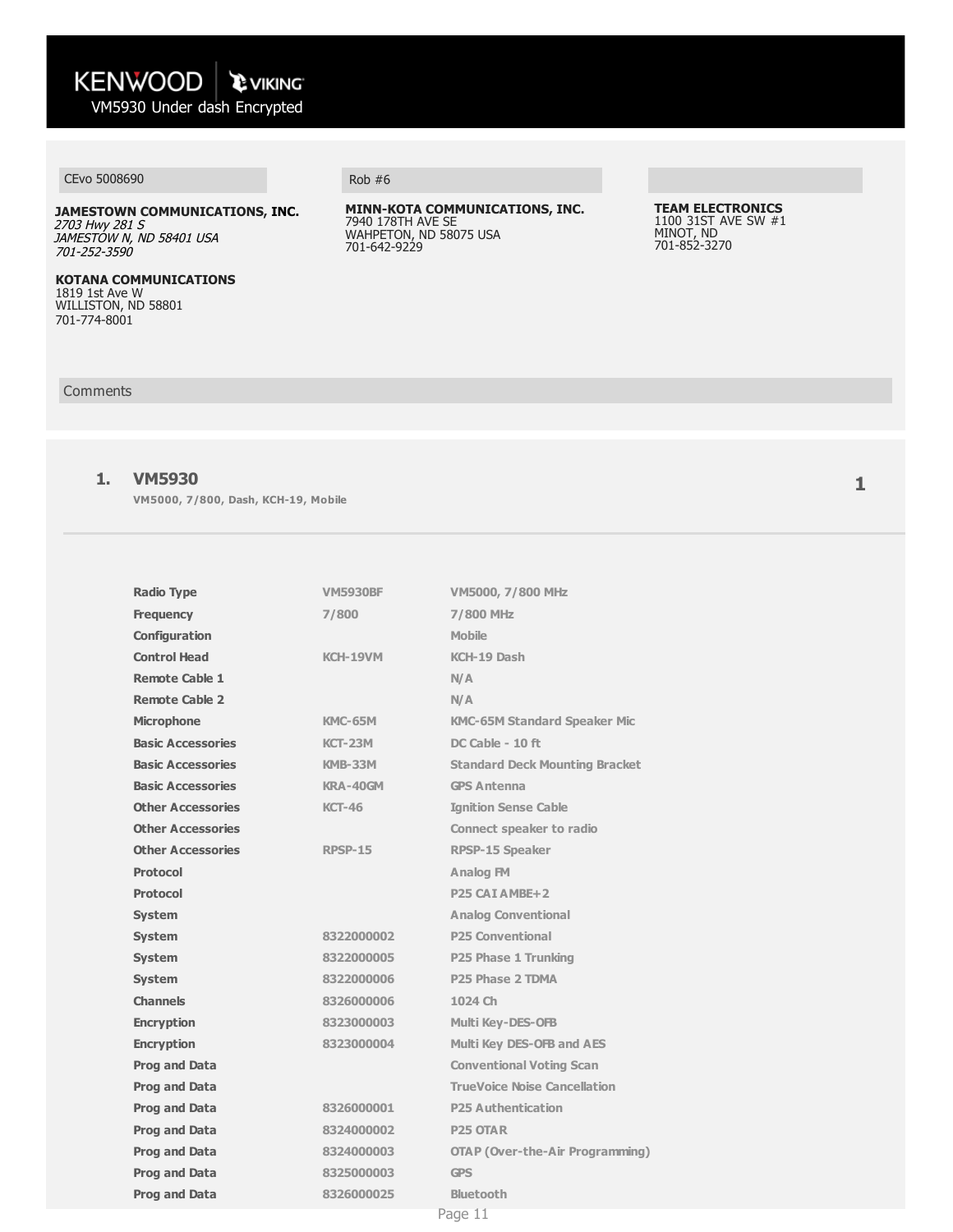| <b>Prog and Data</b> | 8326000028 | <b>Instant Recording Replay</b>   |                   |
|----------------------|------------|-----------------------------------|-------------------|
| <b>Prog and Data</b> | 8326000029 | <b>Voice Recording (included)</b> |                   |
| Warranty             |            | 5 Year                            |                   |
|                      |            |                                   |                   |
|                      |            |                                   |                   |
|                      |            |                                   |                   |
|                      |            | Subtotal:                         |                   |
|                      |            |                                   |                   |
|                      |            |                                   |                   |
|                      |            | <b>YOUR PRICE FOR</b>             |                   |
|                      |            | <b>PRICE PER UNIT:</b>            | \$1,830.00        |
|                      |            |                                   |                   |
|                      |            |                                   |                   |
|                      |            |                                   |                   |
|                      |            |                                   |                   |
|                      |            | Subtotal                          | \$1,830.00        |
|                      |            |                                   |                   |
|                      |            |                                   |                   |
|                      |            |                                   |                   |
|                      |            |                                   |                   |
|                      |            |                                   |                   |
|                      |            |                                   |                   |
|                      |            |                                   |                   |
|                      |            |                                   | <b>JVCKENWOOD</b> |
|                      |            |                                   |                   |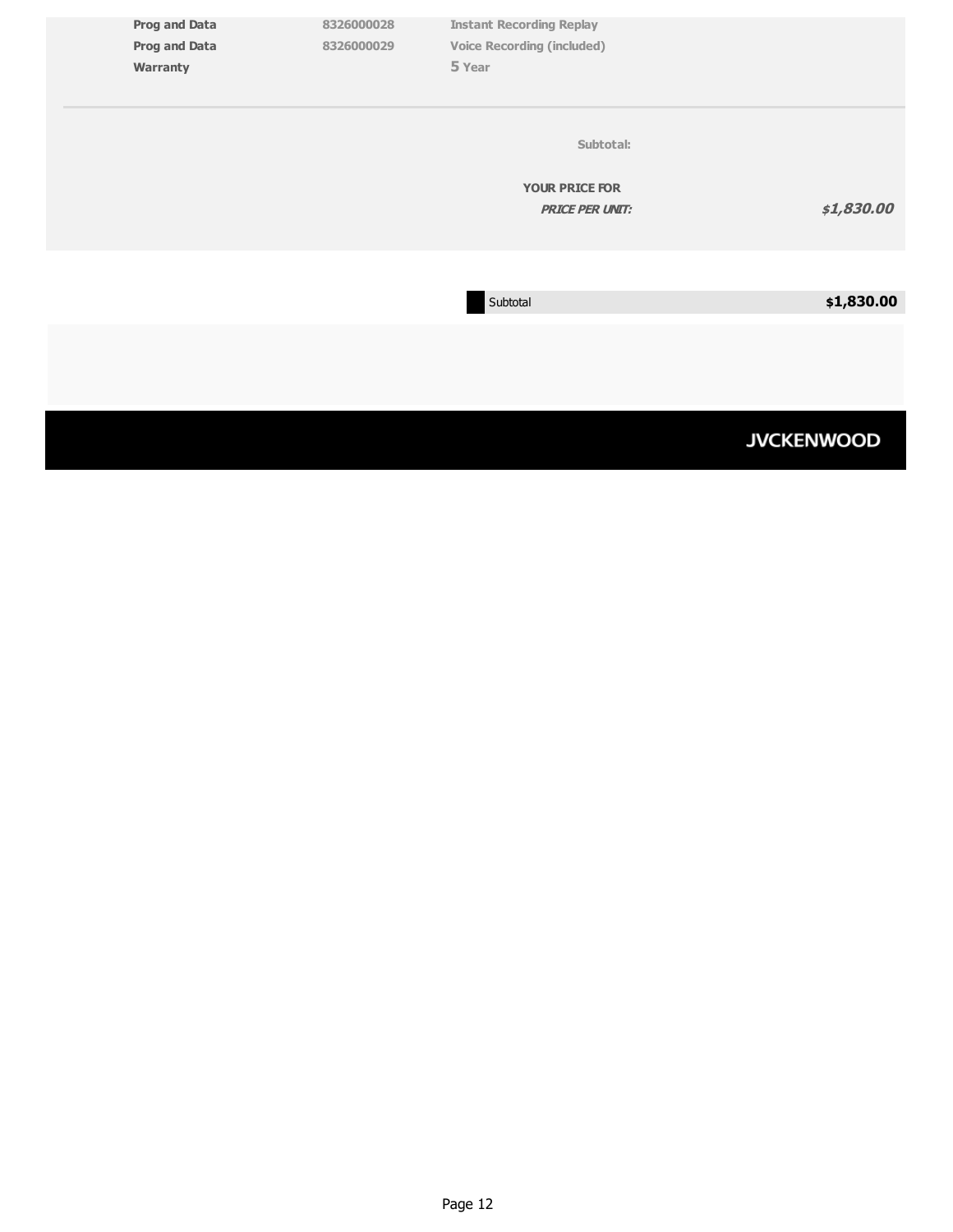#### CEvo 5008181

JAMESTOWN COMMUNICATIONS, INC. 2703 Hwy 281 S JAMESTOW N, ND 58401 USA 701-252-3590

KOTANA COMMUNICATIONS 1819 1st Ave W WILLISTON, ND 701-774-8001

### Rob #8

MINN-KOTA COMMUNICATIONS, INC. 7940 178TH AVE SE WAHPETON, ND 58075 USA 701-642-9229

TEAM ELECTRONICS 1100 31ST AVE SW #1 MINOT, ND 701-852-3270

#### Comments

#### **1. VM5930**

**VM5000, 7/800, Single Remote, KCH-19, Mobile**

| <b>Radio Type</b>        | <b>VM5930BF</b> | VM5000, 7/800 MHz                     |
|--------------------------|-----------------|---------------------------------------|
| <b>Frequency</b>         | 7/800           | <b>7/800 MHz</b>                      |
| Configuration            |                 | <b>Mobile</b>                         |
| <b>Control Head</b>      | <b>KCH-19VM</b> | <b>KCH-19 Single Remote</b>           |
| <b>Remote Cable 1</b>    | <b>KCT-71M2</b> | 17 <sub>ft</sub>                      |
| <b>Remote Cable 2</b>    |                 | N/A                                   |
| <b>Microphone</b>        | <b>KMC-65M</b>  | <b>KMC-65M Standard Speaker Mic</b>   |
| <b>Basic Accessories</b> | <b>KRK-14HV</b> | <b>KCH-19 Rear Panel</b>              |
| <b>Basic Accessories</b> | <b>KCT-23M3</b> | <b>Standard Deck DC Cable</b>         |
| <b>Basic Accessories</b> | <b>KMB-33M</b>  | <b>Standard Deck Mounting Bracket</b> |
| <b>Basic Accessories</b> | <b>KRK-17BF</b> | <b>Remote Kit for KCH-19</b>          |
| <b>Basic Accessories</b> | KRA-40GM        | <b>GPS Antenna</b>                    |
| <b>Other Accessories</b> | 597539077901    | <b>USB Micro A-B Cable</b>            |
| <b>Other Accessories</b> | <b>KCT-46</b>   | <b>Ignition Sense Cable</b>           |
| <b>Other Accessories</b> |                 | <b>Connect speaker to radio</b>       |
| <b>Other Accessories</b> | <b>RPSP-15</b>  | <b>RPSP-15 Speaker</b>                |
| Protocol                 |                 | Analog FM                             |
| <b>Protocol</b>          |                 | P <sub>25</sub> CAI AMBE+2            |
| <b>System</b>            |                 | <b>Analog Conventional</b>            |
| <b>System</b>            | 8322000002      | <b>P25 Conventional</b>               |
| <b>System</b>            | 8322000005      | P25 Phase 1 Trunking                  |
| <b>System</b>            | 8322000006      | P <sub>25</sub> Phase 2 TDMA          |
| <b>Channels</b>          | 8326000006      | 1024 Ch                               |
| <b>Encryption</b>        | 8323000003      | <b>Multi Key-DES-OFB</b>              |
| <b>Encryption</b>        | 8323000004      | Multi Key DES-OFB and AES             |
| <b>Prog and Data</b>     |                 | <b>Conventional Voting Scan</b>       |
| <b>Prog and Data</b>     |                 | <b>TrueVoice Noise Cancellation</b>   |
| <b>Prog and Data</b>     | 8326000001      | <b>P25 Authentication</b>             |
| <b>Prog and Data</b>     | 8324000002      | <b>P25 OTAR</b>                       |
|                          |                 | Page 13                               |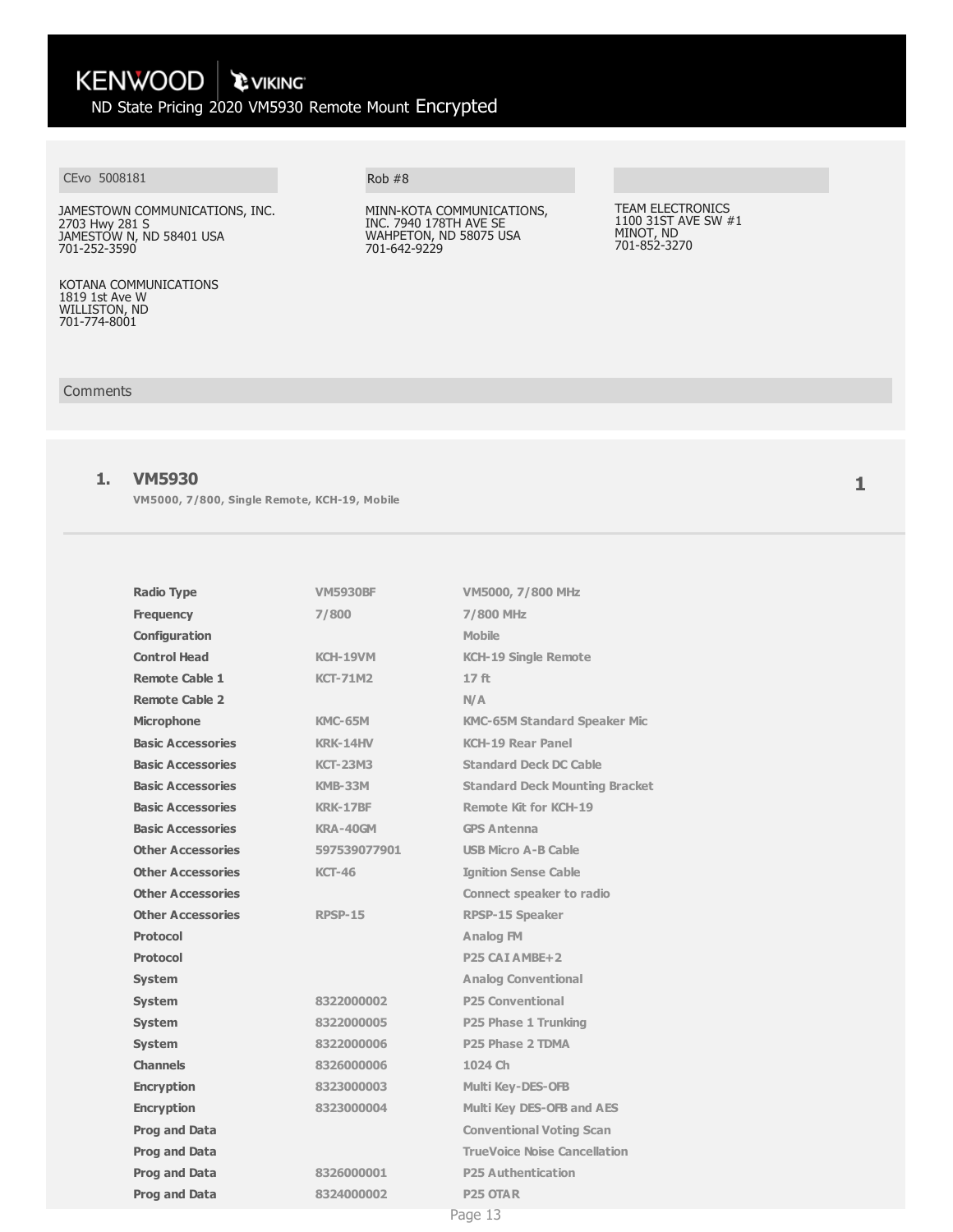| <b>Prog and Data</b><br><b>Prog and Data</b><br>Warranty | 8324000003<br>8325000003 | <b>OTAP (Over-the-Air Programming)</b><br><b>GPS</b><br>5 Year |                   |
|----------------------------------------------------------|--------------------------|----------------------------------------------------------------|-------------------|
|                                                          |                          | Subtotal:<br><b>YOUR PRICE FOR</b><br><b>PRICE PER UNIT:</b>   | \$2,215.00        |
|                                                          |                          | Subtotal                                                       | \$2,215.00        |
|                                                          |                          |                                                                | <b>JVCKENWOOD</b> |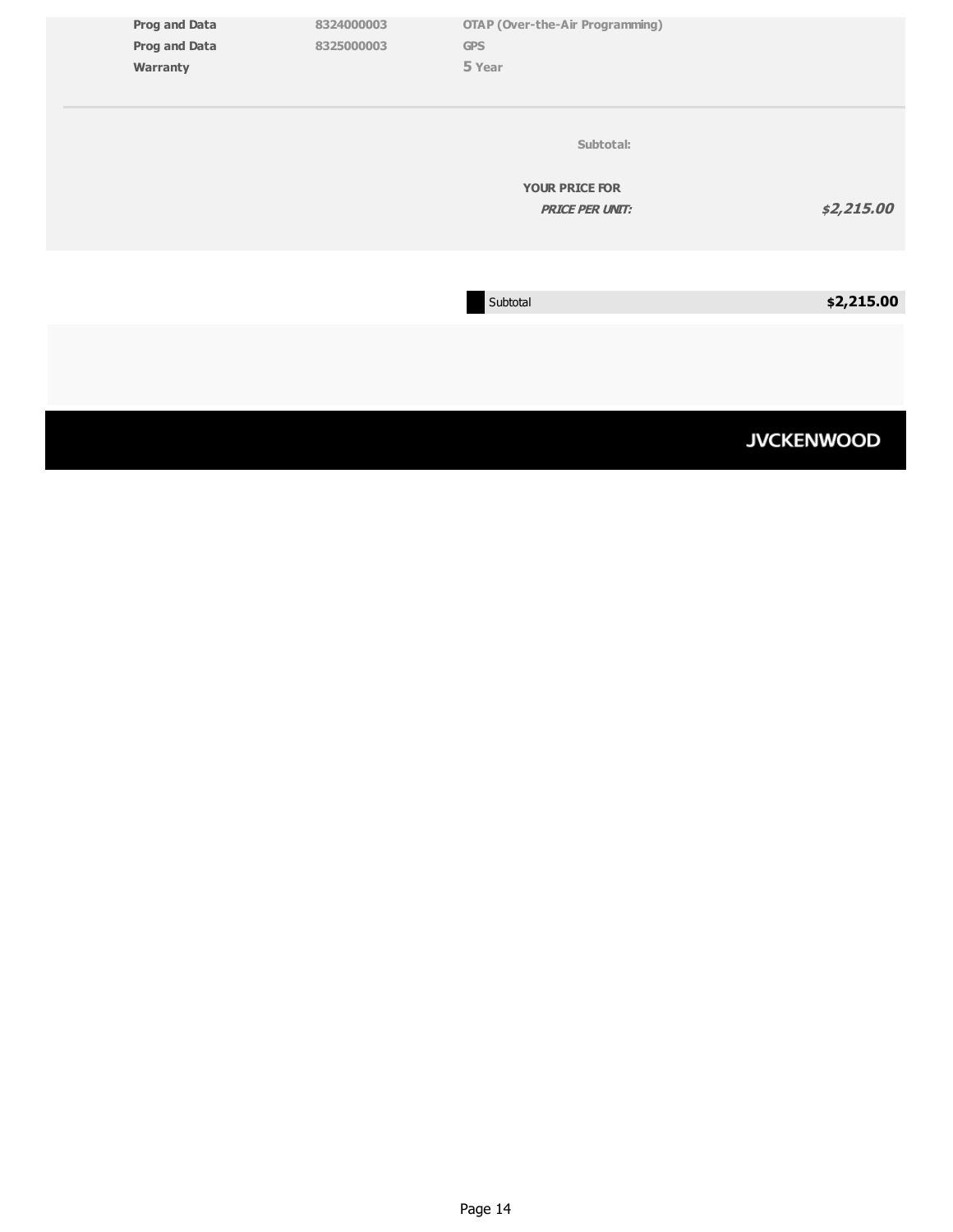#### CEvo 5008189

JAMESTOWN COMMUNICATIONS, INC. 2703 Hwy 281 S JAMESTOWN, ND 58401 USA 701-252-3590

KOTANA COMMUNICATIONS 1819 1st Ave W WILLISTON, ND 58801 701-774-8001

#### Rob #1

MINN-KOTA COMMUNICATIONS, INC. 7940 178TH AVE SE WAHPETON, ND 58075 USA 701-642-9229

TEAM ELECTRONICS 1100 31ST AVE SW #1 MINOT, ND 58701 701-852-3270

### **Comments**

#### **1. VM6930**

**VM6000, 7/800, Single Remote, VCH, Mobile**

| <b>Radio Type</b>        | <b>VM6930BF</b> | VM6000, 7/800 MHz                      |
|--------------------------|-----------------|----------------------------------------|
| <b>Frequency</b>         | 7/800           | 7/800 MHz                              |
| Configuration            |                 | <b>Mobile</b>                          |
| <b>Control Head</b>      | 835VM6000VCH    | <b>VCH Single Remote</b>               |
| <b>Remote Cable 1</b>    | 597535777501    | 6 Ft                                   |
| <b>Remote Cable 2</b>    |                 | N/A                                    |
| <b>Microphone</b>        | 250074031003    | <b>VCH Standard Mobile Mic</b>         |
| <b>Basic Accessories</b> | <b>KCT-23M3</b> | <b>Standard Deck DC Cable</b>          |
| <b>Basic Accessories</b> | <b>KMB-33M</b>  | <b>Standard Deck Mounting Bracket</b>  |
| <b>Basic Accessories</b> | <b>KRK-16B</b>  | <b>Remote Kit for VCH</b>              |
| <b>Basic Accessories</b> | KRA-40GM        | <b>GPS Antenna</b>                     |
| <b>Other Accessories</b> | 597539077901    | <b>USB Micro A-B Cable</b>             |
| <b>Other Accessories</b> | <b>KCT-46</b>   | <b>Ignition Sense Cable</b>            |
| <b>Other Accessories</b> | 2500151006      | 5in. 15W Speaker, Crimp Leads          |
| Protocol                 |                 | <b>Analog FM</b>                       |
| <b>Protocol</b>          |                 | P25 CAI AMBE+2                         |
| <b>System</b>            |                 | <b>Analog Conventional</b>             |
| <b>System</b>            | 8322000002      | <b>P25 Conventional</b>                |
| <b>System</b>            | 8322000005      | P25 Phase 1 Trunking                   |
| <b>System</b>            | 8322000006      | P <sub>25</sub> Phase 2 TDMA           |
| <b>Channels</b>          | 8326000006      | 1024 Ch                                |
| <b>Encryption</b>        | 8323000004      | <b>Multi Key AES</b>                   |
| <b>Prog and Data</b>     |                 | <b>Conventional Voting Scan</b>        |
| <b>Prog and Data</b>     |                 | <b>TrueVoice Noise Cancellation</b>    |
| <b>Prog and Data</b>     | 8326000001      | <b>P25 Authentication</b>              |
| <b>Prog and Data</b>     | 8324000002      | <b>P25 OTAR</b>                        |
| <b>Prog and Data</b>     | 8324000003      | <b>OTAP (Over-the-Air Programming)</b> |
| <b>Prog and Data</b>     | 8325000003      | <b>GPS</b>                             |
| <b>Prog and Data</b>     | 8326000025      | <b>Bluetooth</b>                       |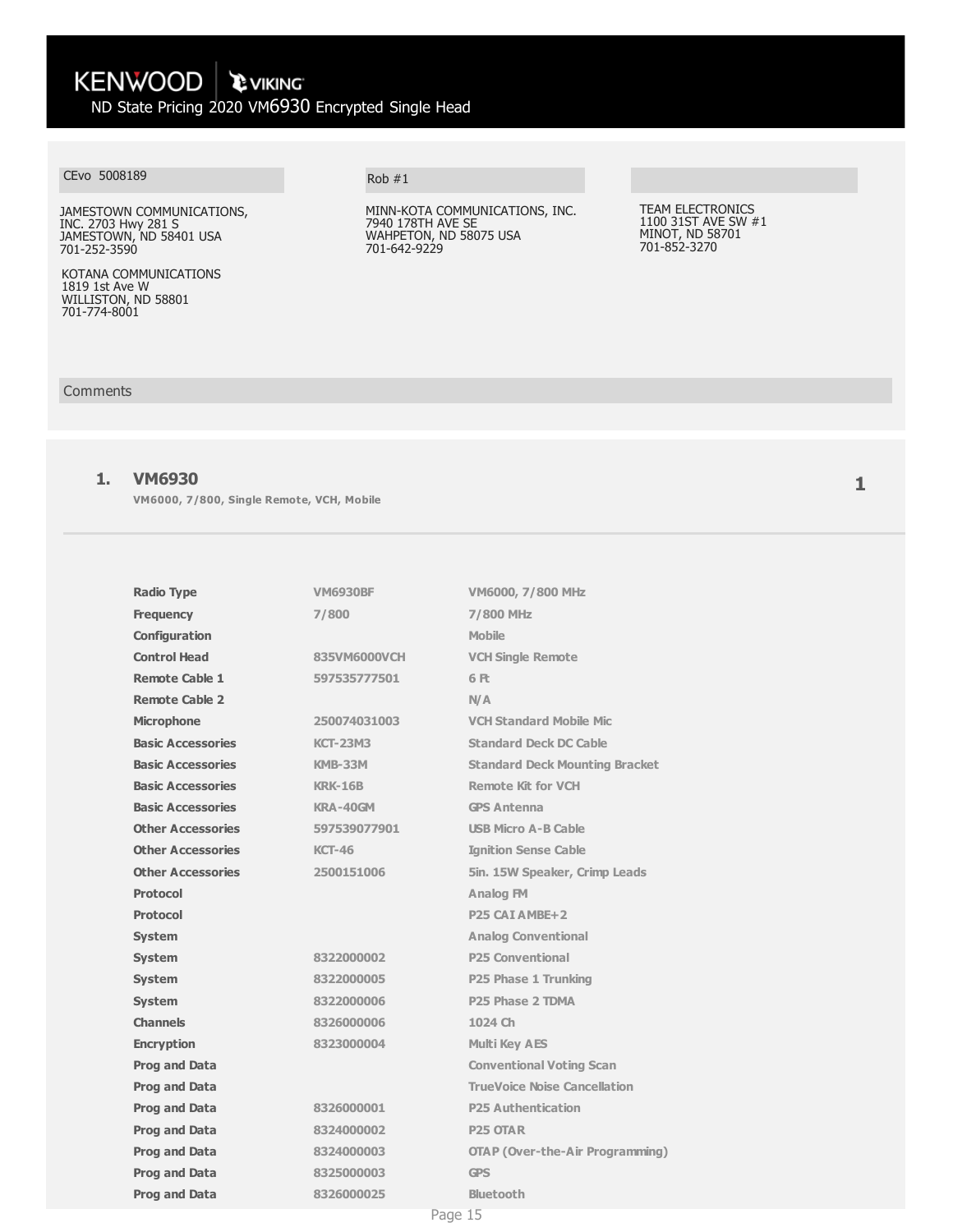| <b>Prog and Data</b> | 8326000028 | <b>Instant Recording Replay</b>   |                   |
|----------------------|------------|-----------------------------------|-------------------|
|                      |            |                                   |                   |
| <b>Prog and Data</b> | 8326000029 | <b>Voice Recording (included)</b> |                   |
| Warranty             |            | 5 Year                            |                   |
|                      |            |                                   |                   |
|                      |            |                                   |                   |
|                      |            | Subtotal:                         |                   |
|                      |            | <b>YOUR PRICE FOR</b>             |                   |
|                      |            |                                   |                   |
|                      |            | <b>PRICE PER UNIT:</b>            | \$3,170.00        |
|                      |            |                                   |                   |
|                      |            |                                   |                   |
|                      |            |                                   |                   |
|                      |            | Subtotal                          | \$3,170.00        |
|                      |            |                                   |                   |
|                      |            |                                   |                   |
|                      |            |                                   |                   |
|                      |            |                                   |                   |
|                      |            |                                   |                   |
|                      |            |                                   |                   |
|                      |            |                                   | <b>JVCKENWOOD</b> |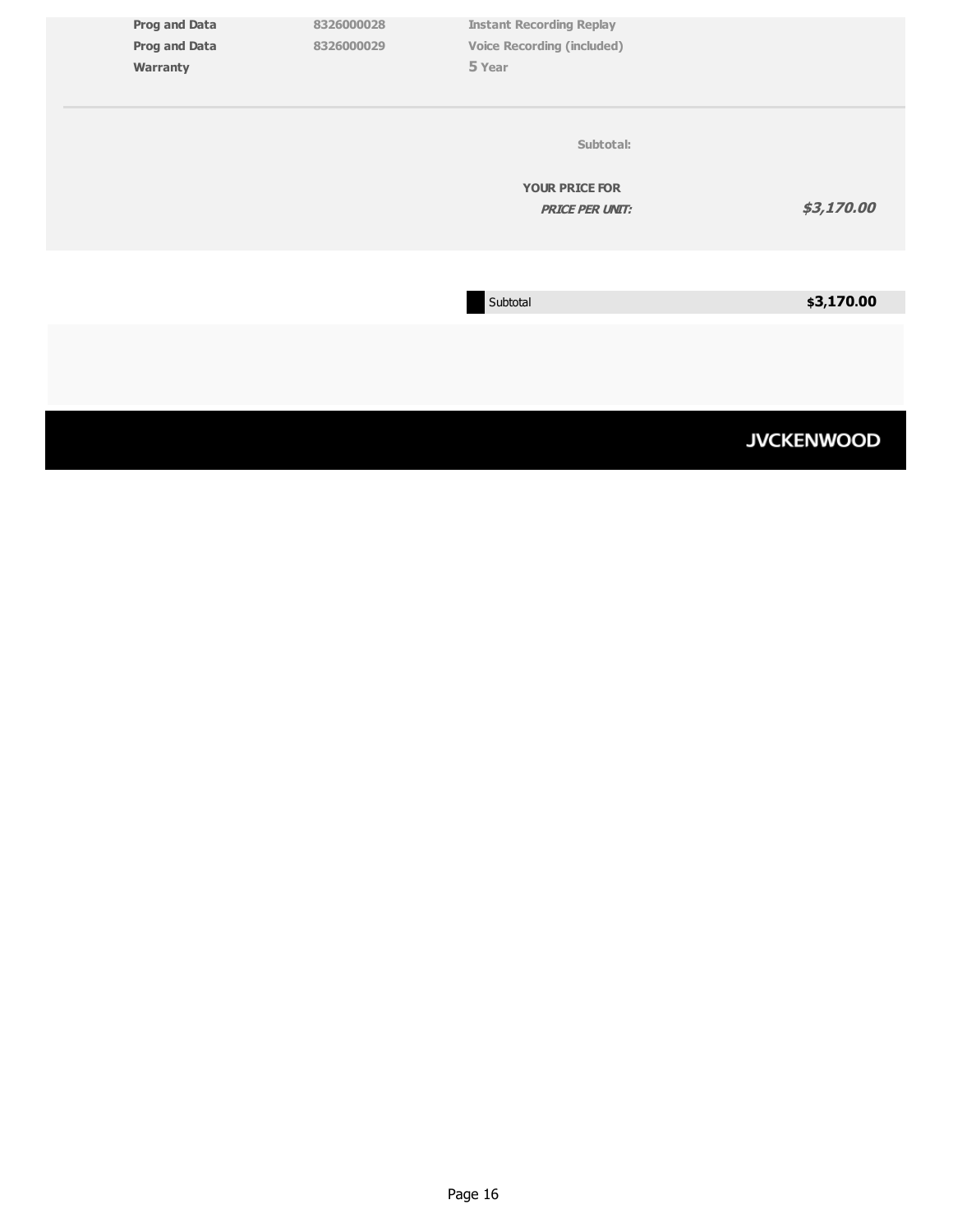**KENWOOD EVIKING** ND State Pricing 2020 VM6930 Dual Remote Head Encrypted

#### CEvo 5008926

JAMESTOWN COMMUNICATIONS, INC. 2703 Hwy 281 S JAMESTOWN, ND 58401 USA 701-252-3590

KOTANA COMMUNICATIONS 1819 1st Ave W WILLISTON, ND 58801 701-774-8001

Rob #4

MINN-KOTA COMMUNICATIONS, INC. 7940 178TH AVE SE WAHPETON, ND 58075 USA 701-642-9229

TEAM ELECTRONICS 1100 31ST AVE SW #1 MINOT, ND 701-852-3270

#### Comments

#### **1. VM6930**

**VM6000, 7/800, Dual Remote, VCH, Mobile**

| <b>Radio Type</b>        | <b>VM6930BF</b> | VM6000, 7/800 MHz                       |
|--------------------------|-----------------|-----------------------------------------|
| <b>Frequency</b>         | 7/800           | <b>7/800 MHz</b>                        |
| Configuration            |                 | <b>Mobile</b>                           |
| <b>Control Head</b>      | 835VM6000VCH    | <b>VCH Dual Remote (Qty 2)</b>          |
| <b>Remote Cable 1</b>    | 597535777501    | 6 Ft                                    |
| <b>Remote Cable 2</b>    | 597535777502    | <b>17日</b>                              |
| <b>Microphone</b>        | 250074031003    | <b>VCH Standard Mobile Mics (Oty 2)</b> |
| <b>Basic Accessories</b> | <b>KCT-23M3</b> | <b>Standard Deck DC Cable</b>           |
| <b>Basic Accessories</b> | <b>KMB-33M</b>  | <b>Standard Deck Mounting Bracket</b>   |
| <b>Basic Accessories</b> | <b>KRK-16B</b>  | <b>Remote Kit for VCH</b>               |
| <b>Basic Accessories</b> | KRA-40GM        | <b>GPS Antenna</b>                      |
| <b>Other Accessories</b> | 597539077901    | <b>USB Micro A-B Cable</b>              |
| <b>Other Accessories</b> | <b>KCT-46</b>   | <b>Ignition Sense Cable</b>             |
| <b>Other Accessories</b> | 2500151006      | 5in. 15W Speaker, Crimp Leads (Oty 2)   |
| <b>Protocol</b>          |                 | Analog FM                               |
| <b>Protocol</b>          |                 | P <sub>25</sub> CAI AMBE <sub>+2</sub>  |
| <b>System</b>            |                 | <b>Analog Conventional</b>              |
| <b>System</b>            | 8322000002      | <b>P25 Conventional</b>                 |
| <b>System</b>            | 8322000005      | P25 Phase 1 Trunking                    |
| <b>System</b>            | 8322000006      | P <sub>25</sub> Phase 2 TDMA            |
| <b>Channels</b>          | 8326000006      | 1024 Ch                                 |
| <b>Encryption</b>        | 8323000004      | <b>Multi Key AES</b>                    |
| <b>Prog and Data</b>     |                 | <b>Conventional Voting Scan</b>         |
| <b>Prog and Data</b>     |                 | <b>TrueVoice Noise Cancellation</b>     |
| <b>Prog and Data</b>     | 8326000001      | <b>P25 Authentication</b>               |
| <b>Prog and Data</b>     | 8324000002      | <b>P25 OTAR</b>                         |
| <b>Prog and Data</b>     | 8324000003      | <b>OTAP (Over-the-Air Programming)</b>  |
| <b>Prog and Data</b>     | 8325000003      | <b>GPS</b>                              |
| <b>Prog and Data</b>     | 8326000025      | <b>Bluetooth</b>                        |
|                          |                 | Page 17                                 |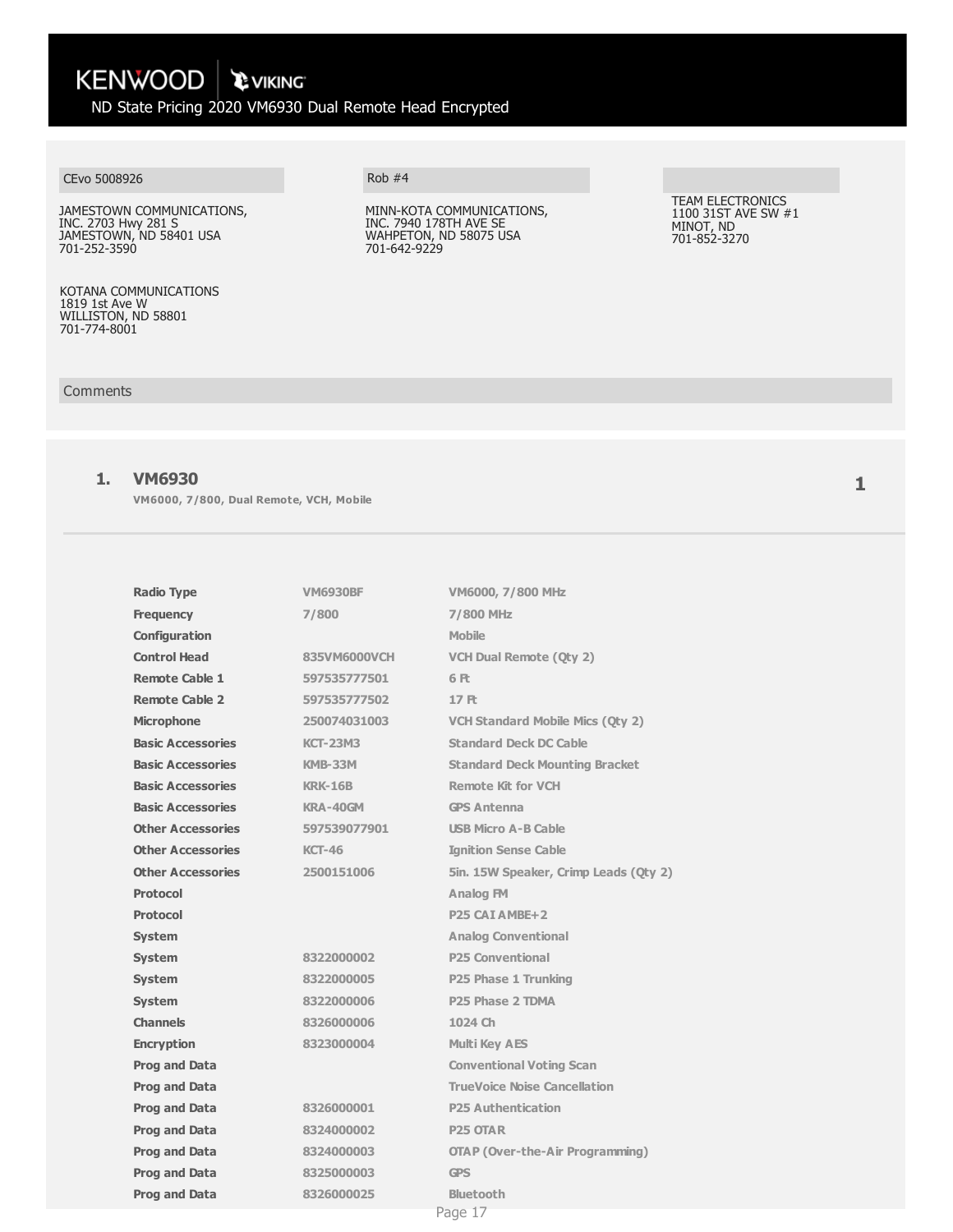|                                              |            |                                                                      | <b>JVCKENWOOD</b> |
|----------------------------------------------|------------|----------------------------------------------------------------------|-------------------|
|                                              |            |                                                                      |                   |
|                                              |            | Subtotal                                                             |                   |
|                                              |            |                                                                      |                   |
|                                              |            | <b>YOUR PRICE FOR</b><br><b>PRICE PER UNIT:</b>                      | \$3,560.00        |
|                                              |            | Subtotal:                                                            | \$3,560.00        |
| Warranty                                     |            | 5 Year                                                               |                   |
| <b>Prog and Data</b><br><b>Prog and Data</b> | 8326000029 | <b>Instant Recording Replay</b><br><b>Voice Recording (included)</b> |                   |
|                                              | 8326000028 |                                                                      |                   |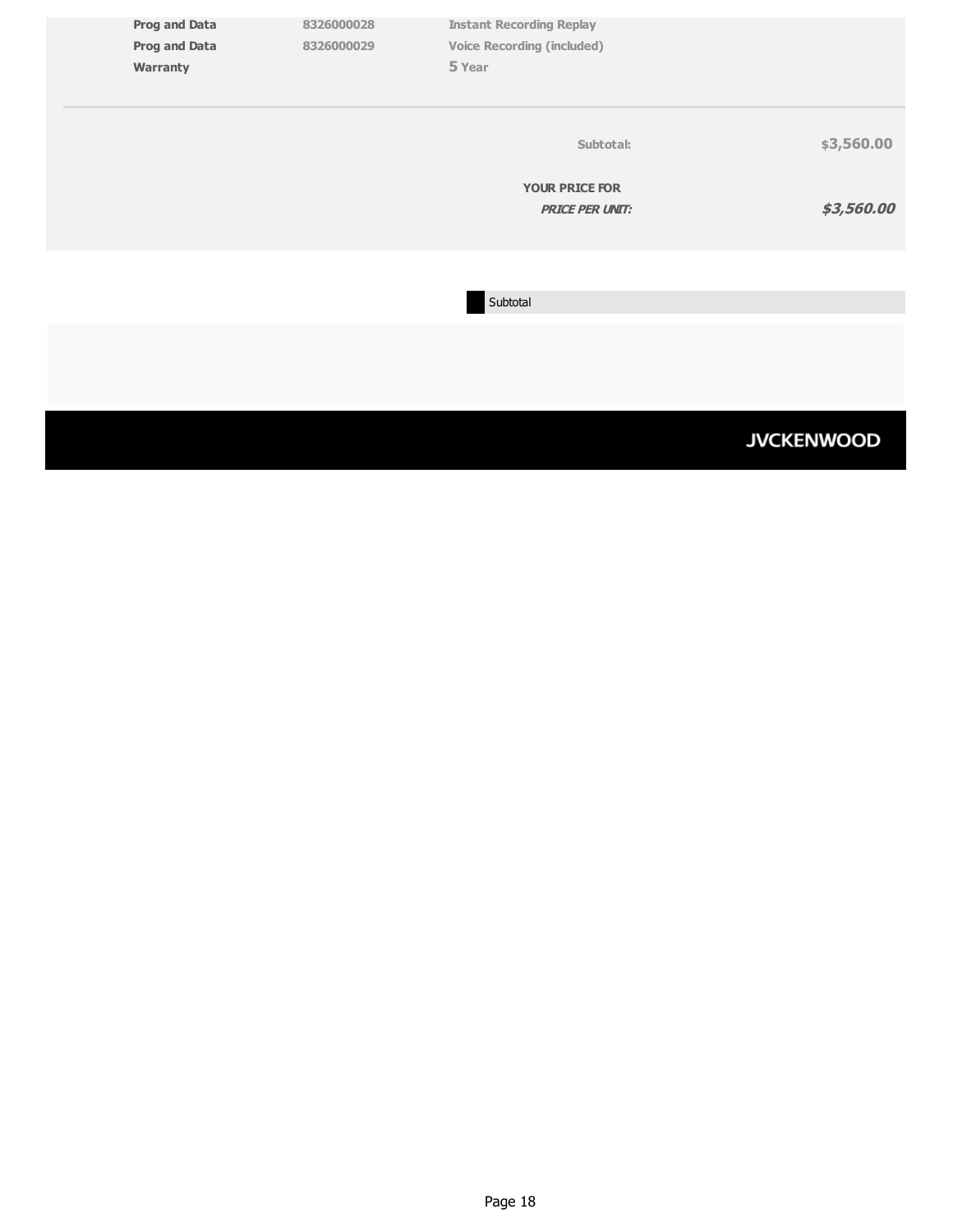KENWOOD \ PVIKING ND State Pricing 2020 VM7000 Dual Band Single Head No Encryption

#### CEvo 5008187

JAMESTOWN COMMUNICATIONS, INC. 2703 Hwy 281 S JAMESTOWN, ND 58401 USA 701-252-3590

KOTANA COMMUNICATIONS 1819 1st Ave W WILLISTON, ND 58801 701-774-8001

Comments

### **1. VM7000**

**Dual Deck, Single Remote, KCH-20 No encryption**

| <b>Primary Band 1</b>    | <b>VM7930BF-P</b> | 7/800 MHz                                     |
|--------------------------|-------------------|-----------------------------------------------|
| <b>Secondary Band 2</b>  | <b>VM7730BF-S</b> | <b>VHF</b>                                    |
| <b>Secondary Band 3</b>  |                   | <b>None</b>                                   |
| <b>Secondary Band 4</b>  |                   | <b>None</b>                                   |
| <b>Control Head</b>      | <b>KCH-20RV</b>   | <b>KCH-20 Single Remote</b>                   |
| <b>Remote Cable 1</b>    | <b>KCT-71M2</b>   | 17 <sub>ft</sub>                              |
| Remote Cable 2           |                   | N/A                                           |
| <b>Microphone</b>        | <b>KMC-65M</b>    | <b>KMC-65M Standard Speaker Mic</b>           |
| <b>Basic Accessories</b> | <b>KCT-23M3</b>   | Standard Deck DC Cable (Oty 2)                |
| <b>Basic Accessories</b> | <b>KMB-33M</b>    | <b>Standard Deck Mounting Bracket (Oty 2)</b> |
| <b>Basic Accessories</b> | <b>KCT-71M4</b>   | <b>Control Cable</b>                          |
| <b>Basic Accessories</b> | <b>KRK-17BF</b>   | Remote Kit (Oty 2)                            |
| <b>Basic Accessories</b> | KRA-40GM          | <b>GPS Antenna</b>                            |
| <b>Other Accessories</b> |                   | <b>Connect external speakers to radio</b>     |
| <b>Other Accessories</b> | KES-5A            | 40W External Speaker (Qty 2)                  |
| <b>Other Accessories</b> | 597539077901      | USB Micro A-B Cable (Qty 2)                   |
| <b>Other Accessories</b> | $KAP-2$           | HA / PA Relay (Oty 2)                         |
| <b>Protocol</b>          |                   | <b>Analog FM</b>                              |
| <b>Protocol</b>          |                   | P <sub>25</sub> CAI AMBE <sub>+2</sub>        |
| <b>System</b>            |                   | <b>Analog Conventional</b>                    |
| <b>System</b>            | 8322000002        | <b>P25 Conventional</b>                       |
| <b>System</b>            | 8322000005        | P25 Phase 1 Trunking                          |
| <b>System</b>            | 8322000006        | P25 Phase 2 TDMA                              |
| <b>Channels</b>          | 8326000006        | 1024 Ch                                       |
| <b>Prog and Data</b>     |                   | <b>Conventional Voting Scan</b>               |
| <b>Prog and Data</b>     |                   | <b>TrueVoice Noise Cancellation</b>           |
| <b>Prog and Data</b>     | 8326000001        | <b>P25 Authentication</b>                     |
| <b>Prog and Data</b>     | 8324000003        | <b>OTAP (Over-the-Air Programming)</b>        |
| <b>Prog and Data</b>     | 8325000003        | <b>GPS</b>                                    |
|                          |                   |                                               |

No PDR 4942

MINN-KOTA COMMUNICATIONS, INC. 7940 178TH AVE SE WAHPETON, ND 58075 USA 701-642-9229

TEAM ELECTRONICS 1100 31ST AVE SW #1 MINOT, ND 701-852-3270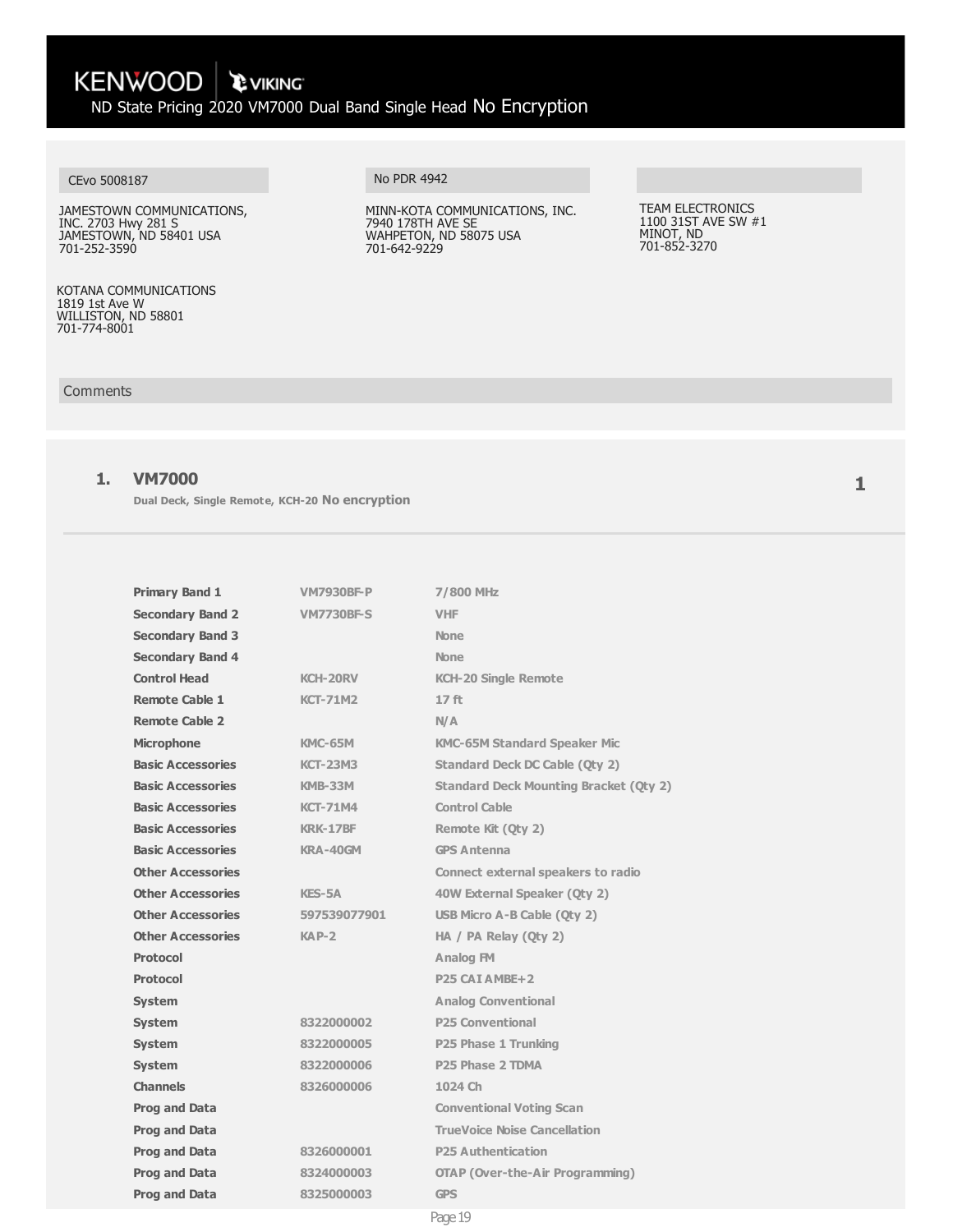| Warranty | 3 Year                                                       |                             |
|----------|--------------------------------------------------------------|-----------------------------|
|          | Subtotal:<br><b>YOUR PRICE FOR</b><br><b>PRICE PER UNIT:</b> | <b>Request for</b><br>Quote |
|          | Subtotal                                                     | <b>Request for</b>          |
|          |                                                              | Quote                       |
|          |                                                              | <b>JVCKENWOOD</b>           |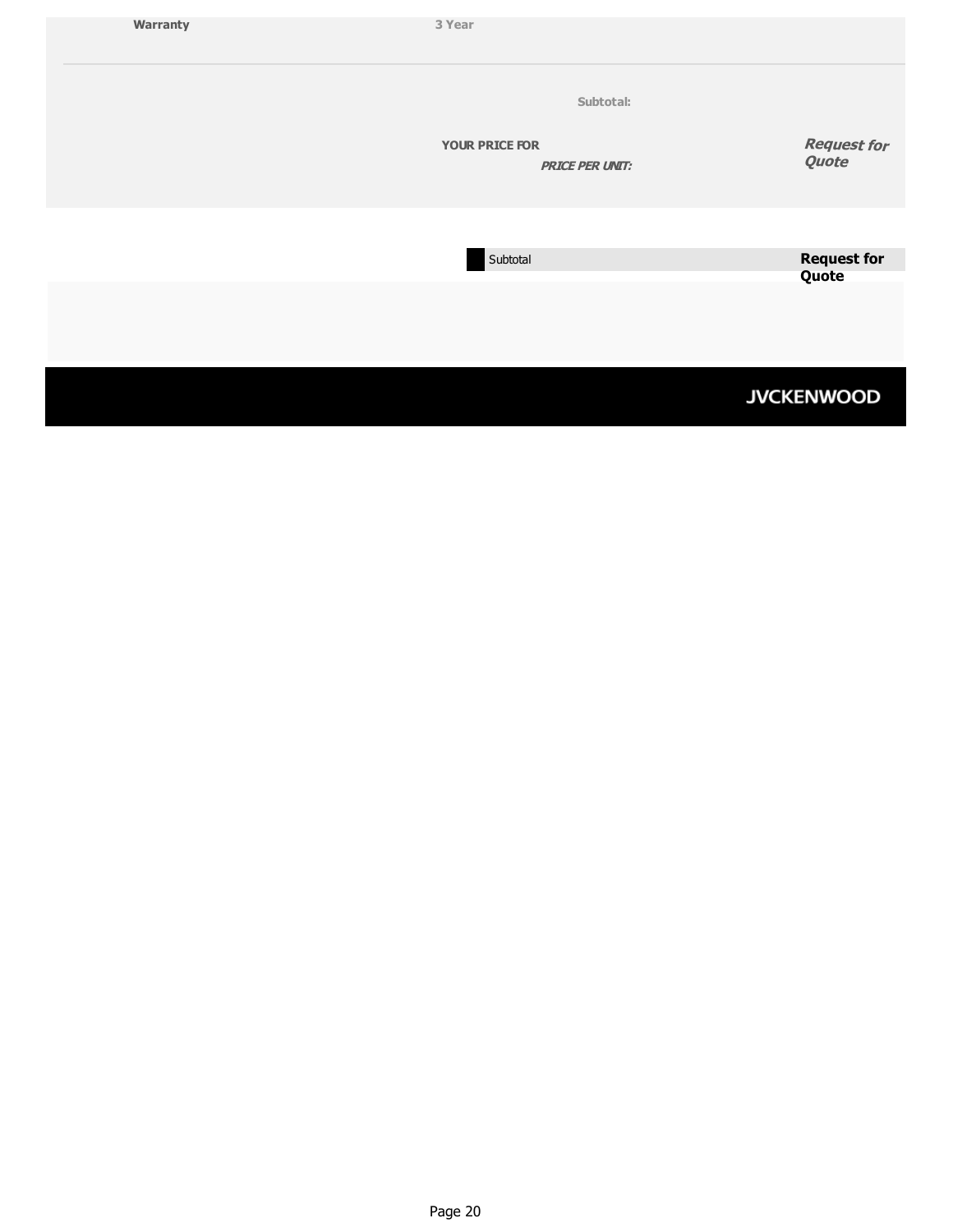KENWOOD \ PVIKING

ND State Pricing 2020 VM7000 Dual Band Single Head Encrypted

#### CEvo 5008182

JAMESTOWN COMMUNICATIONS, INC. 2703 Hwy 281 S JAMESTOWN, ND 58401 USA 701-252-3590

KOTANA COMMUNICATIONS 1819 1st Ave W WILLISTON, ND 58801 701-774-8001

#### Comments

# **1. VM7000**

**Dual Deck, Single Remote, KCH-20**

| <b>Primary Band 1</b>    | <b>VM7930BF-P</b> | 7/800 MHz                                     |
|--------------------------|-------------------|-----------------------------------------------|
| <b>Secondary Band 2</b>  | <b>VM7730BF-S</b> | <b>VHF</b>                                    |
| <b>Secondary Band 3</b>  |                   | <b>None</b>                                   |
| <b>Secondary Band 4</b>  |                   | <b>None</b>                                   |
| <b>Control Head</b>      | <b>KCH-20RV</b>   | <b>KCH-20 Single Remote</b>                   |
| <b>Remote Cable 1</b>    | <b>KCT-71M2</b>   | 17 ft                                         |
| <b>Remote Cable 2</b>    |                   | N/A                                           |
| <b>Microphone</b>        | <b>KMC-65M</b>    | <b>KMC-65M Standard Speaker Mic</b>           |
| <b>Basic Accessories</b> | <b>KCT-23M3</b>   | <b>Standard Deck DC Cable (Oty 2)</b>         |
| <b>Basic Accessories</b> | <b>KMB-33M</b>    | <b>Standard Deck Mounting Bracket (Qty 2)</b> |
| <b>Basic Accessories</b> | <b>KCT-71M4</b>   | <b>Control Cable</b>                          |
| <b>Basic Accessories</b> | <b>KRK-17BF</b>   | Remote Kit (Oty 2)                            |
| <b>Basic Accessories</b> | KRA-40GM          | <b>GPS Antenna</b>                            |
| <b>Other Accessories</b> |                   | <b>Connect external speakers to radio</b>     |
| <b>Other Accessories</b> | <b>KES-5A</b>     | 40W External Speaker (Qty 2)                  |
| <b>Other Accessories</b> | 597539077901      | USB Micro A-B Cable (Qty 2)                   |
| <b>Other Accessories</b> | $KAP-2$           | HA / PA Relay (Oty 2)                         |
| Protocol                 |                   | Analog FM                                     |
| <b>Protocol</b>          |                   | P <sub>25</sub> CAT AMBE <sub>+2</sub>        |
| <b>System</b>            |                   | <b>Analog Conventional</b>                    |
| <b>System</b>            | 8322000002        | <b>P25 Conventional</b>                       |
| <b>System</b>            | 8322000005        | P25 Phase 1 Trunking                          |
| <b>System</b>            | 8322000006        | P <sub>25</sub> Phase 2 TDMA                  |
| <b>Channels</b>          | 8326000006        | 1024 Ch                                       |
| <b>Encryption</b>        | 8323000004        | <b>Multi Key AES</b>                          |
| <b>Prog and Data</b>     |                   | <b>Conventional Voting Scan</b>               |
| <b>Prog and Data</b>     |                   | <b>TrueVoice Noise Cancellation</b>           |
| <b>Prog and Data</b>     | 8326000001        | <b>P25 Authentication</b>                     |
| <b>Prog and Data</b>     | 8324000002        | <b>P25 OTAR</b>                               |
|                          |                   | Page 21                                       |

#### No PDR 59222020-51002021

MINN-KOTA COMMUNICATIONS,INC. 7940 178TH AVE SE WAHPETON, ND 58075 USA 701-642-9229

TEAM ELECTRONICS 1100 31ST AVE SW #1 MINOT, ND 701-852-3270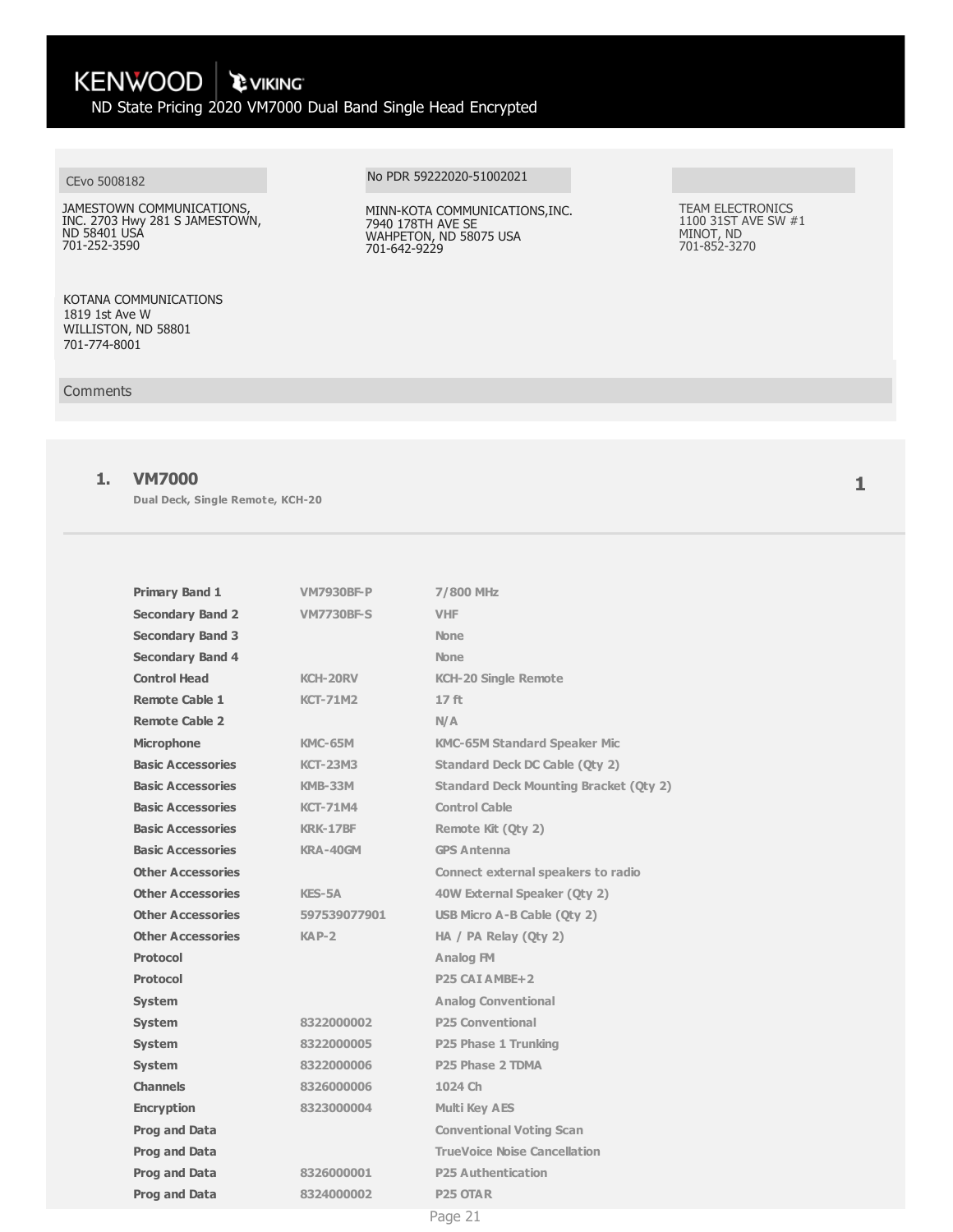| <b>Prog and Data</b><br><b>Prog and Data</b><br>Warranty | 8324000003<br>8325000003 | <b>OTAP (Over-the-Air Programming)</b><br><b>GPS</b><br>3 Year |                             |
|----------------------------------------------------------|--------------------------|----------------------------------------------------------------|-----------------------------|
|                                                          |                          | <b>YOUR PRICE FOR</b><br><b>PRICE PER UNIT:</b>                | <b>Request for</b><br>Quote |
|                                                          |                          | Subtotal                                                       |                             |
|                                                          |                          |                                                                |                             |
|                                                          |                          |                                                                | <b>JVCKENWOOD</b>           |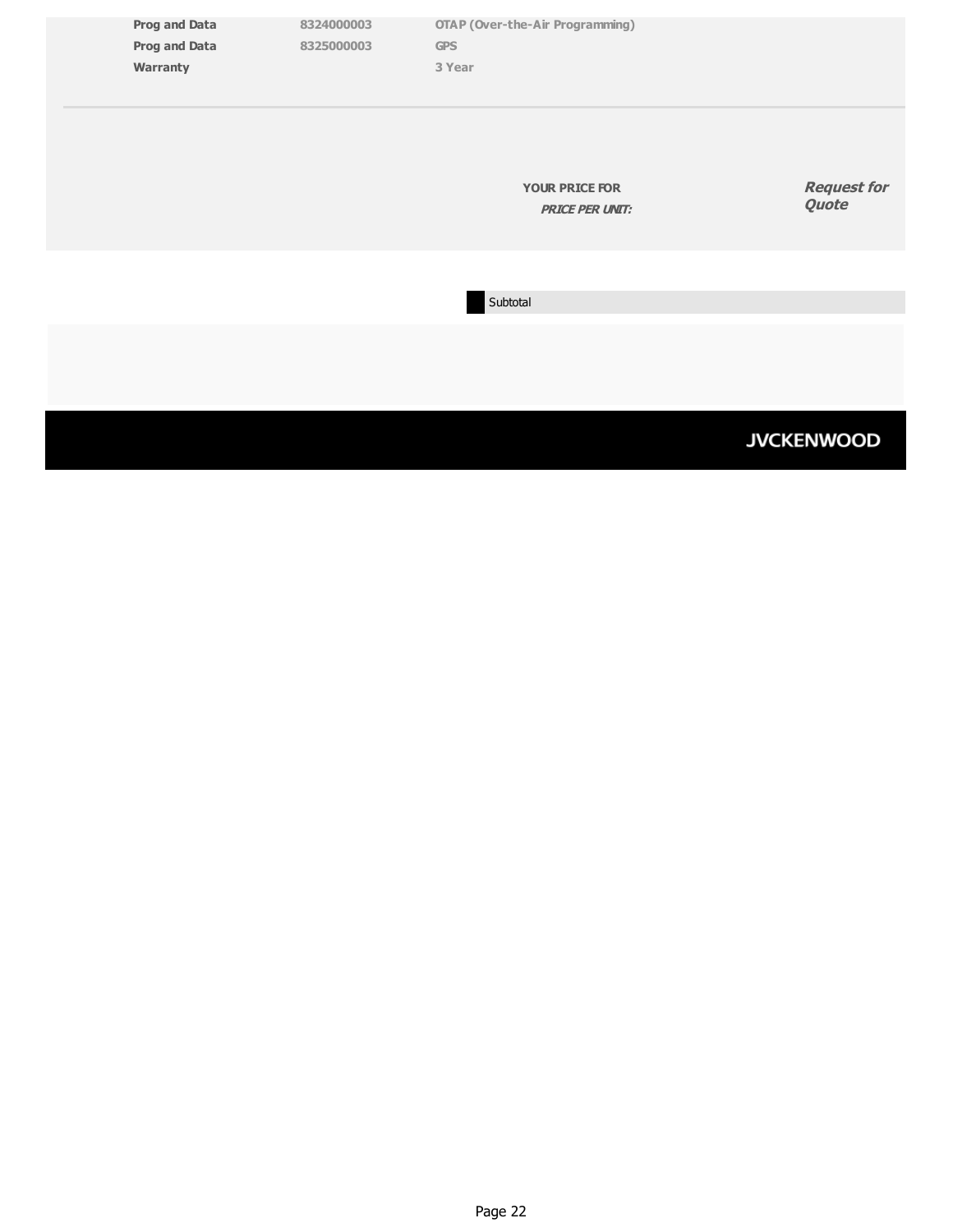ND State Pricing 2020 portable accessories

# CEvo 5011350

**JAMESTOWN COMMUNICATIONS, INC.**  2703 Hwy 281 S JAMESTOWN, ND 58402 USA 701-252-3590

KOTANA COMMUNICATIONS 1819 1st Ave W WILLISTON, ND 701-774-8001

Comments

**Minn-Kota COMMUNICATIONS, INC.**  7940 178TH AVE SE WAHPETON, ND 58402 USA 701-642-9229

**TEAM ELECTRONICS**  1100 31ST AVE SW #1 MINOT, ND 701-852-3270

| 8326000003<br>1.<br><b>FIRESAFE™ FIRST RESPONDER,</b><br><b>VIKING</b> | List | \$300.00 | State        | \$240.00 |
|------------------------------------------------------------------------|------|----------|--------------|----------|
| 2. 8326000004<br><b>FIRESAFE™ COMMAND, VIKING</b>                      | List | \$400.00 | State        | \$320.00 |
| 3.8326000026<br><b>MAN DOWN</b>                                        | List | \$200.00 | State        | \$160.00 |
| <b>4. KMC-70GR</b><br>SPEAKER MIC, 3PF KEYS, HI-VIZ, VP-T              | List | \$142.00 | <b>State</b> | \$113.60 |
| 5. BTR-155<br><b>BLUETOOTH SPEAKER</b><br>MIC, SAVOX, K551071 VP-T     | List | \$145.00 | <b>State</b> | \$116.00 |
| 6. APTT1<br>SPEAKER MIC, AINA BT PTT VOICE<br>RESPONDER                | List | \$199.00 | <b>State</b> | \$159.20 |

 $\color{blue} \begin{smallmatrix} \textcolor{blue}{\bf \textcolor{blue}{\bf \textcolor{blue}{\bf \textcolor{blue}{\bf \textcolor{blue}{\bf \textcolor{blue}{\bf \textcolor{blue}{\bf \textcolor{blue}{\bf \textcolor{blue}{\bf \textcolor{blue}{\bf \textcolor{blue}{\bf \textcolor{blue}{\bf \textcolor{blue}{\bf \textcolor{blue}{\bf \textcolor{blue}{\bf \textcolor{blue}{\bf \textcolor{blue}{\bf \textcolor{blue}{\bf \textcolor{blue}{\bf \textcolor{blue}{\bf \textcolor{blue}{\bf \textcolor{blue}{\bf \textcolor{blue}{\bf \textcolor{blue}{\bf \textcolor{blue}{\bf \textcolor{blue}{\bf \$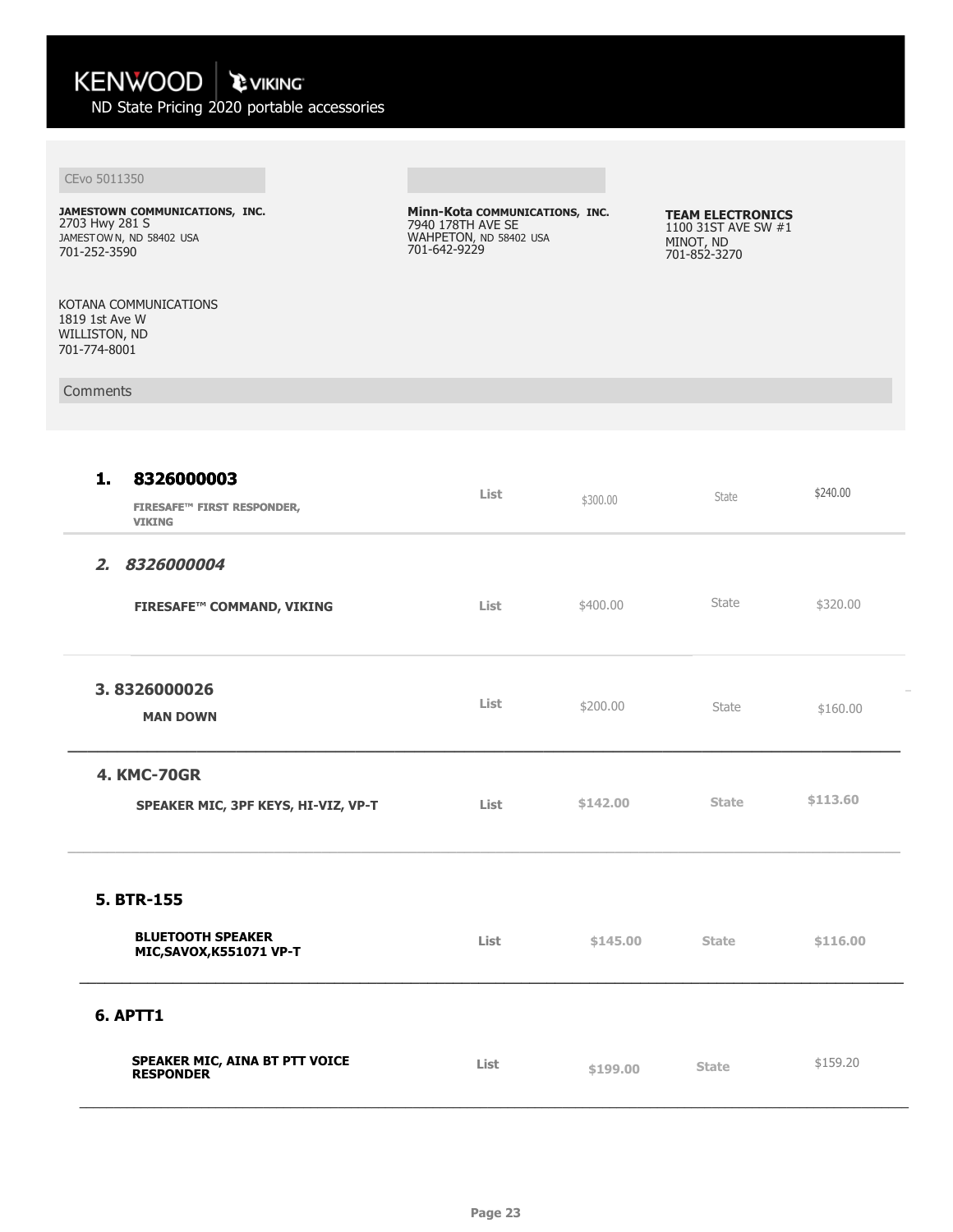# **7. KEP-2**

|    | EARPHONE KIT 2.50MM (FOR KMC-49), VP-T/TK               | <b>List</b> | \$53.00  | <b>State</b> | \$42.40  |
|----|---------------------------------------------------------|-------------|----------|--------------|----------|
|    |                                                         |             |          |              |          |
| 8. | KEP-1                                                   |             |          |              |          |
|    | EARPHONE KIT 3.55MM (FOR KMC-41M/42WM), VP-T/TK         | <b>List</b> | \$53.00  | State        | \$42.40  |
|    | <b>9. KHS-11BL</b>                                      |             |          |              |          |
|    | 2 WIRE PALM MIC W/EARPHONE, VP-T/TK                     | List        | \$160.00 | State        | \$128.00 |
|    | 10. BTH-300KIT1                                         |             |          |              |          |
|    | BLUETOOTH SURVEILLANCE KIT, PTT+EARPIECE,<br>$VP-T$     | List        | \$140.00 | State        | \$112.00 |
|    | <b>11. KHS-14</b>                                       |             |          |              |          |
|    | HEADSET, SINGLE MUFF BOOM MIC, IN-LINE PTT,<br>$VP-T/T$ | List        | \$128,00 | <b>State</b> | \$102.40 |
|    | 12. BTH-900                                             |             |          |              |          |
|    | BLUETOOTH HEADSET, BTH-900, OVER THE HEAD, VP-T         | List        | \$380.00 | <b>State</b> | \$304.00 |

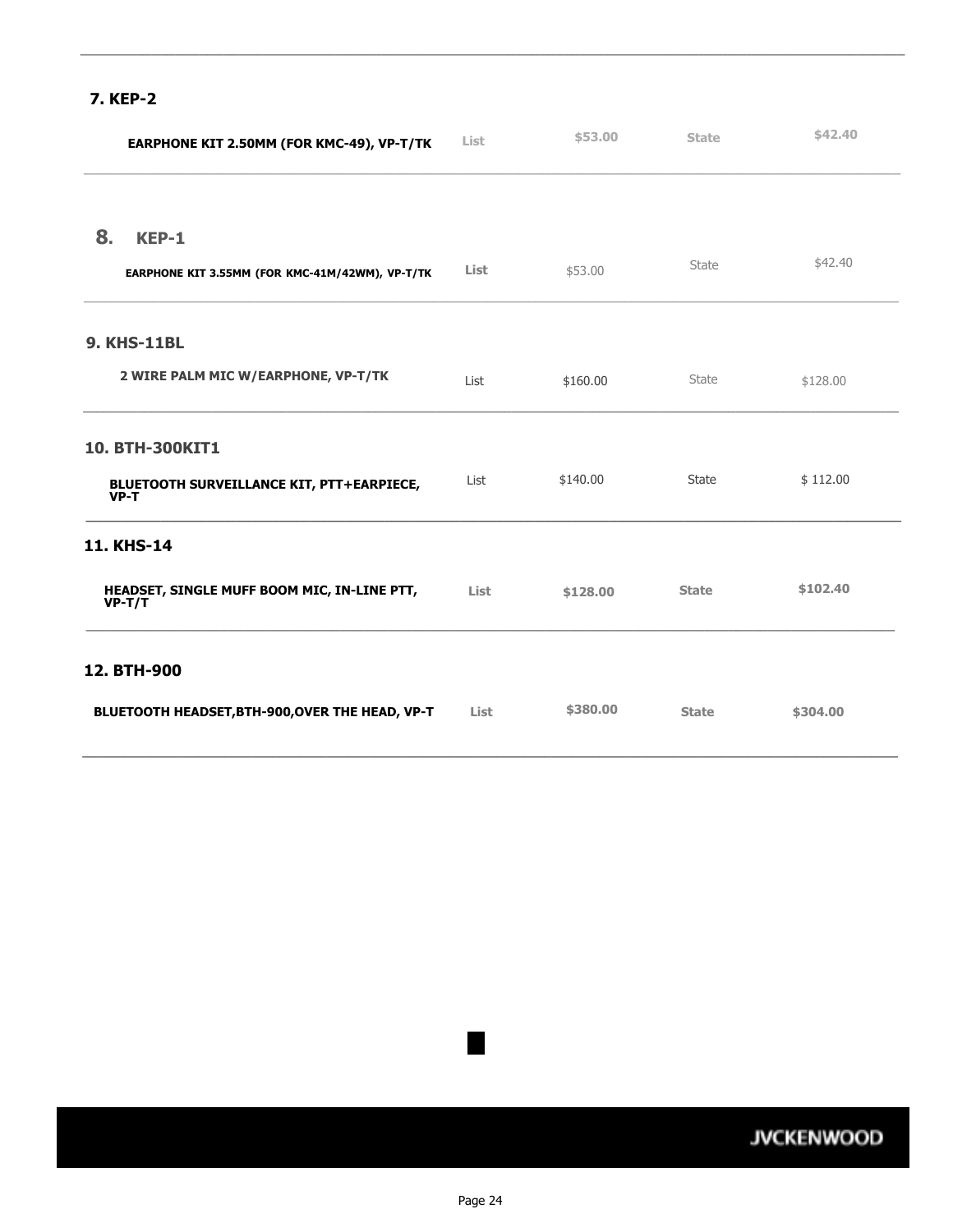| KENWOOD<br><b>C VIKING</b><br>ND State Pricing 2020 mobile accessories                       |                                                                                                     |          |                                                                      |          |
|----------------------------------------------------------------------------------------------|-----------------------------------------------------------------------------------------------------|----------|----------------------------------------------------------------------|----------|
|                                                                                              |                                                                                                     |          |                                                                      |          |
| <b>CEvo 5011352</b>                                                                          |                                                                                                     |          |                                                                      |          |
| JAMESTOWN COMMUNICATIONS,<br><b>INC. PO 1933</b><br>JAMESTOWN, ND 58402 USA<br>701-252-35902 | Minn-Kta COMMUNICATIONS, INC.<br>7940 178TH AVE SE WAHPETON,<br><b>ND 58402 USA</b><br>701-642-9229 |          | TEAM ELECTRONICS<br>1100 31ST AVE SW #1<br>MINOT, ND<br>701-852-3270 |          |
| KOTANA COMMUNICATIONS<br>1819 1st Ave W<br>WILLISTON, ND 58801<br>701-774-8001               |                                                                                                     |          |                                                                      |          |
| Comments                                                                                     |                                                                                                     |          |                                                                      |          |
|                                                                                              |                                                                                                     |          |                                                                      |          |
| 1.<br>APTT1<br>SPEAKER MIC, AINA BT PTT VOICE RESPONDER                                      | List                                                                                                | \$199.00 | State                                                                | \$159.20 |
| 2. KMC-66M<br>MOBILE MIC, 12 KEYPAD, MIL-SPEC, KCH-19/20                                     | List                                                                                                | \$97.00  | <b>State</b>                                                         | \$77.60  |
| 3.589001202303<br><b>DESKTOP MIC, VCH</b>                                                    | List                                                                                                | \$480.00 | State                                                                | \$384.00 |
| <b>4. KMC-9C</b><br>DESKTOP MIC, 8-PIN MOD. PLUG, KCH-19/20                                  | List                                                                                                | \$88.00  | State                                                                | \$70.40  |
| <b>5. KMC-59C</b><br><b>DESKTOP MIC (8-PIN / TDMA)</b>                                       | List                                                                                                | \$183.00 | State                                                                | \$146.40 |
| 6.2500151005<br>MOBILE SPEAKER, 15W, 5 IN., MONO PLUG,<br><b>VCH</b>                         | list                                                                                                | \$80.00  | State                                                                | \$64.00  |
| <b>7. KAP-2</b>                                                                              |                                                                                                     |          |                                                                      |          |
| HORN ALERT/P.A. RELAY OPTION, VM-T                                                           | list                                                                                                | \$64.00  | State                                                                | \$51.20  |